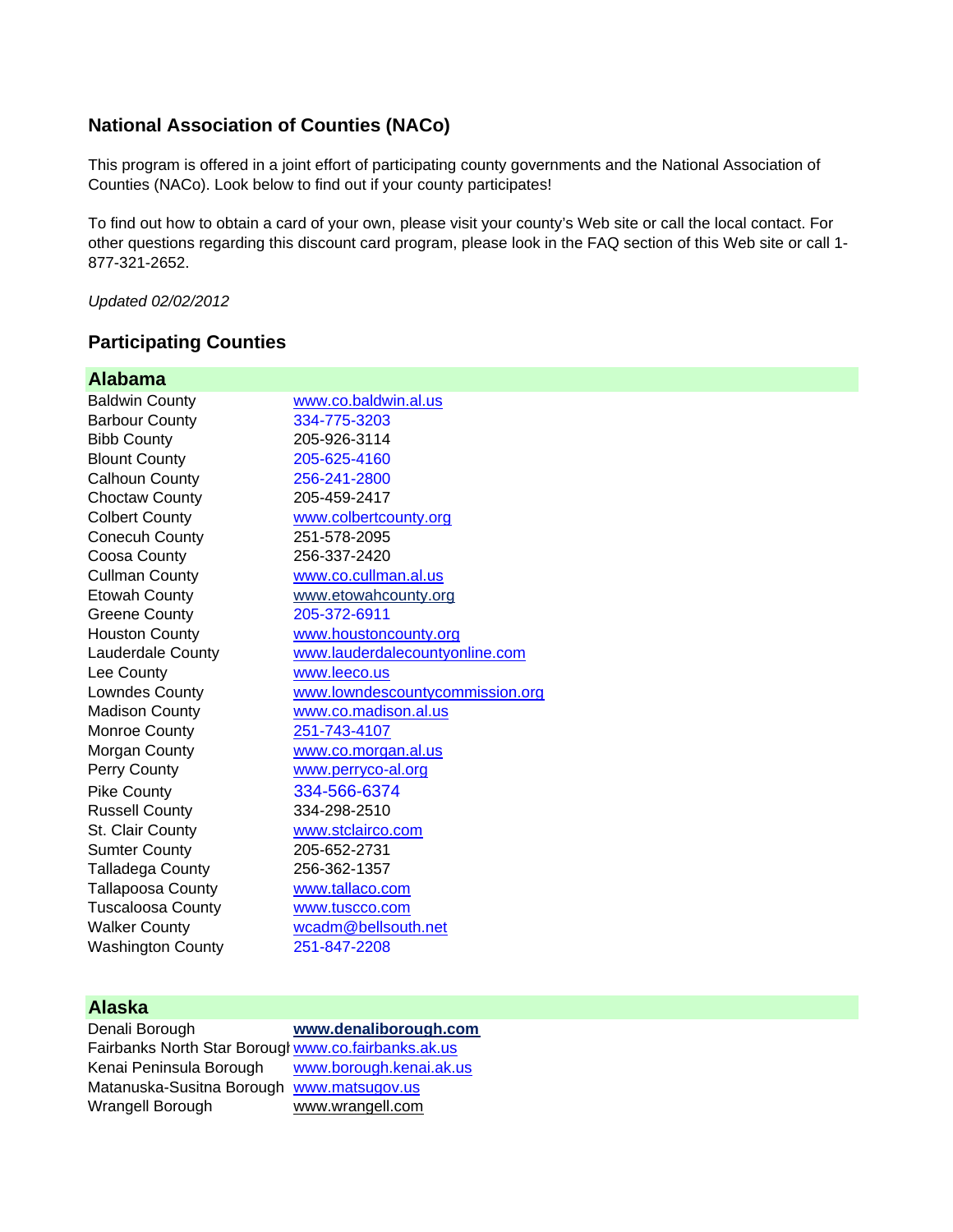#### **Arkansas**

Boone County 870-741-5760 Calhoun County 870-798-2517 Chicot County 870-265-8014 Cleburne County 501-362-8141 Cross County 870-238-5750 Izard County 870-368-4394 Jackson County 870-523-7420 Jefferson County 870-541-5360 Johnson County 479-754-3056 Little River County 370-898-7202 Lonoke County 501-676-6403 Miller County 870-774-1301 Phillips County 870-338-5510 Stone County 870-269-3351 Union County 870-864-1928 Van Buren County 501-745-2400

Baxter County **www.baxtercounty.org/prescriptioncard.php** Carroll County www.co.carroll.ar.us Columbia County www.countyofcolumbia.net Marion County www.marioncountyroadandbridge.com Pulaski County www.co.pulaski.ar.us

#### **Arizona**

| <b>Apache County</b>   | www.apachecountydistrict2.org |
|------------------------|-------------------------------|
| <b>Cochise County</b>  | www.cochise.az.gov            |
| Coconino County        | www.coconino.az.gov           |
| Gila County            | www.co.gila.az.us             |
| <b>Greenlee County</b> | co.greenlee.az.us             |
| La Paz County          | www.co.la-paz.az.us           |
| Maricopa County        | www.maricopa.gov              |
| Navajo County          | www.co.navajo.az.us           |
| Pima County            | www.pima.gov                  |
| <b>Pinal County</b>    | www.Pinalcountyaz.gov         |
| Santa Cruz County      | www.co.santa-cruz.az.us       |
| Yavapai County         | www.co.yavapai.az.us          |
| Yuma County            | www.co.yuma.az.us             |

#### **California**

Colusa County 530-458-0250 Del Norte County **www.dnco.org** 

Alpine County www.alpinecountyca.gov Butte County **WWW.buttecounty.net/publichealth** Calaveras County www.co.calaveras.ca.us Glenn County www.countyofglenn.net Imperial County **www.imperialcounty.net** Kings County **WWW.countyofkings.com** Lake County **WWW.CO.lake.ca.us** Lassen County www.co.lassen.ca.us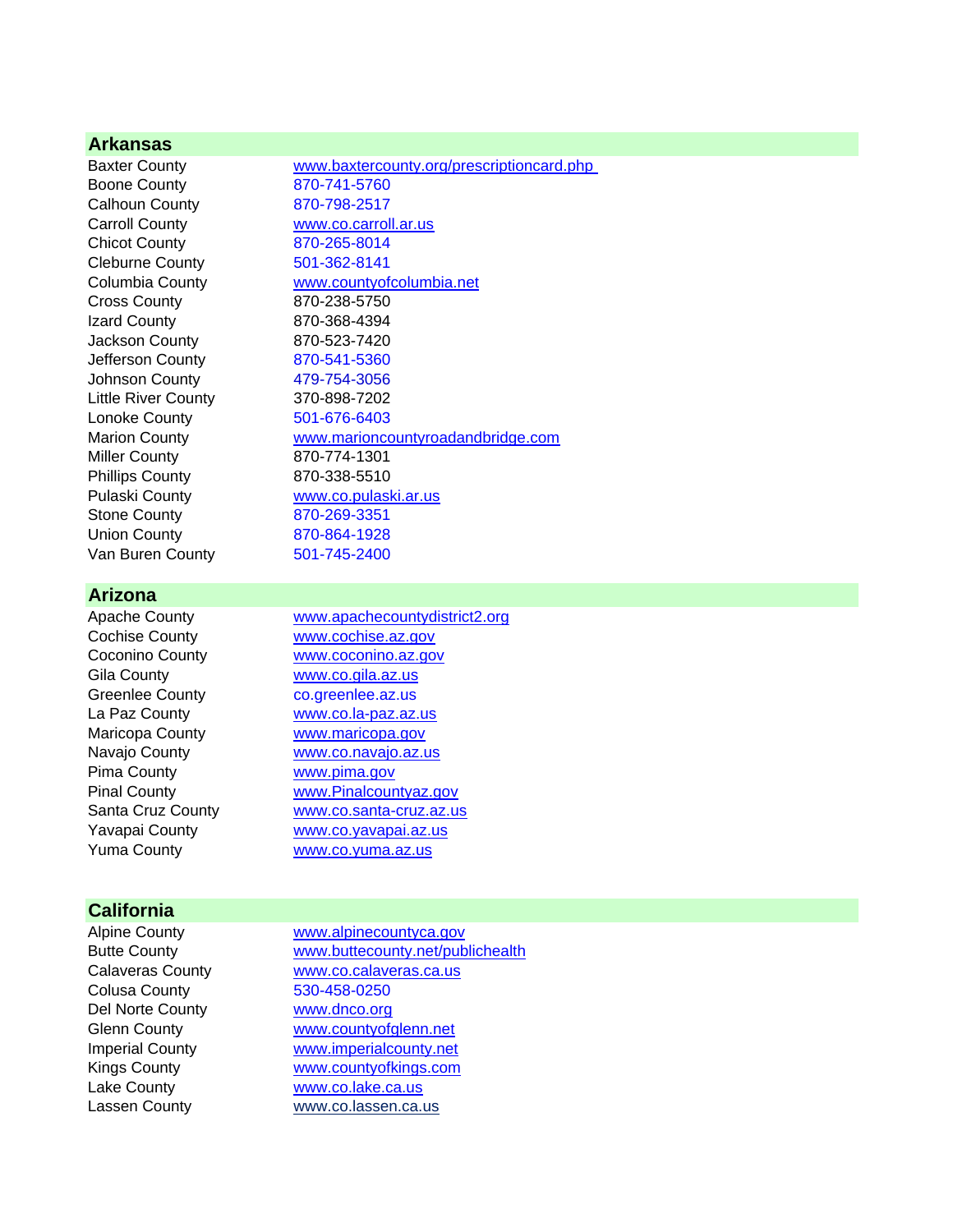Napa County WWW.co.napa.ca.us Plumas County 530-283-6315 Riverside County **www.rc-hr.com** Santa Clara County **www.sccgov.org** Yuba County www.co.yuba.ca.us

Madera County www.madera-county.com Marin County **WWW.CO.marin.ca.us** Mariposa County www.mariposacounty.org Mendocino County www.co.mendocino.ca.us/hr Merced County **www.co.merced.ca.us/RxCard** Mono County **www.monocounty.ca.gov** Nevada County www.mynevadacounty.com Shasta County www.co.shasta.ca.us Siskiyou County www.co.siskiyou.ca.us Solano County **www.solanocounty.com** Sonoma County **www.sonoma-county.org** Sutter County **www.suttercounty.org** 

#### **Colorado**

Conejos County 719-376-5772 Douglas County www.douglas.co.us LaPlata County co.laplata.co.us Larimer County **www.larimer.org** Mineral County 719-658-2331 Otero County 719-383-3000

Alamosa County www.alamosacounty.org Arapahoe County **www.co.arapahoe.co.us** Archuleta County www.archuletacounty.org Clear Creek County www.co.clear-creek.co.us Custer County www.custercountygov.com Eagle County **WWW.eaglecounty.us** El Paso County www.elpasoco.com Garfield County www.garfield-county.com Gilpin County **www.co.gilpin.co.us** Grand County www.co.grand.co.us Gunnison County www.gunnisoncounty.org Hinsdale County www.hinsdalecountycolorado.us Kit Carson County **www.kitcarsoncounty.org** Lincoln County www.lincolncountyco.us Mesa County **WWW.mesacounty.us** Montrose County www.co.montrose.co.us Ouray County **http://ouraycountyco.gov** Pitkin County www.aspenpitkin.com Pueblo County www.co.pueblo.co.us Rio Blanco County www.co.rio-blanco.co.us/announcements Saguache County www.saguachecounty.net Summit County WWW.co.summit.co.us San Miguel County **www.sanmiguelcounty.org** Weld County **WELD WWW.CO.WELG.CO.US**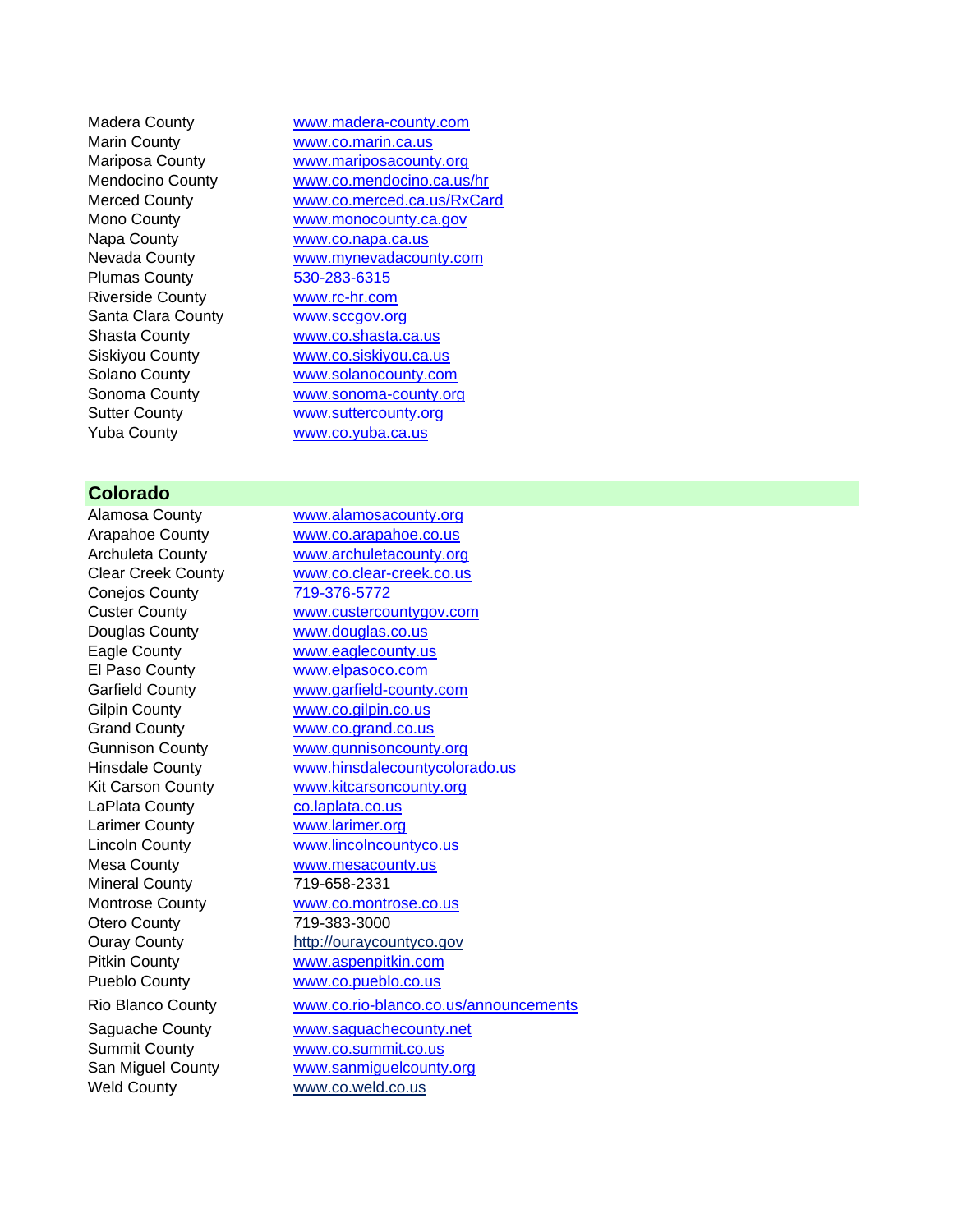# **Delaware**

New Castle County WWW.nccde.org

Kent County WWW.co.kent.de.us Sussex County www.sussexcountyde.gov

# **District of Columbia**

District of Columbia dc.gov

# **Florida**

Alachua County www.alachuacounty.us Bay County www.co.bay.fl.us Calhoun County 850-674-4545 Dixie County http://dixie.fl.gov Gilchrist County **www.Gilchrist.fl.us** Hendry County www.hendryfla.net Indian River County www.ircgov.com Jefferson County 850-342-0170 Lafayette County 386-294-4178 Lake County **WWW.CO.lake.fl.us** Liberty County 850-643-2415 Martin County **www.martin.fl.us** Osceola County www.osceola.org Palm Beach County www.pbcgov.com

Bradford County www.bradford-co-fla.org Brevard County www.brevardcounty.us Broward County acohen@broward.org Charlotte County www.charlottecountyfl.com Citrus County www.bocc.citrus.fl.us Columbia County www.columbiacountyfla.com DeSoto County www.co.desoto.fl.us Escambia County www.co.escambia.fl.us Flagler County **www.flaglercounty.org** Franklin County www.franklincountyflorida.com Gadsden County www.gadsdengov.net Glades County www.myglades.com Gulf County www.gulfcountygovernment.com Hamilton County www.hamiltoncountyflorida.com Hernando County www.hernandocounty.us liberty County www.holmescountyonline.com Jackson County www.jacksoncountyfl.com Leon County **www.leoncountyfl.gov** Lee County www.lee-county.com Levy County **WWW.levycounty.org** Madison County www.madisoncountyfl.com Marion County www.marioncountyfl.org/communityservices.htm Miami Dade County www.miamidade.gov/district04/ Nassau County www.nassaucountyfl.com Okaloosa County www.co.okaloosa.fl.us Pasco County **www.pascocountyfl.net** Pinellas County www.pinellascounty.org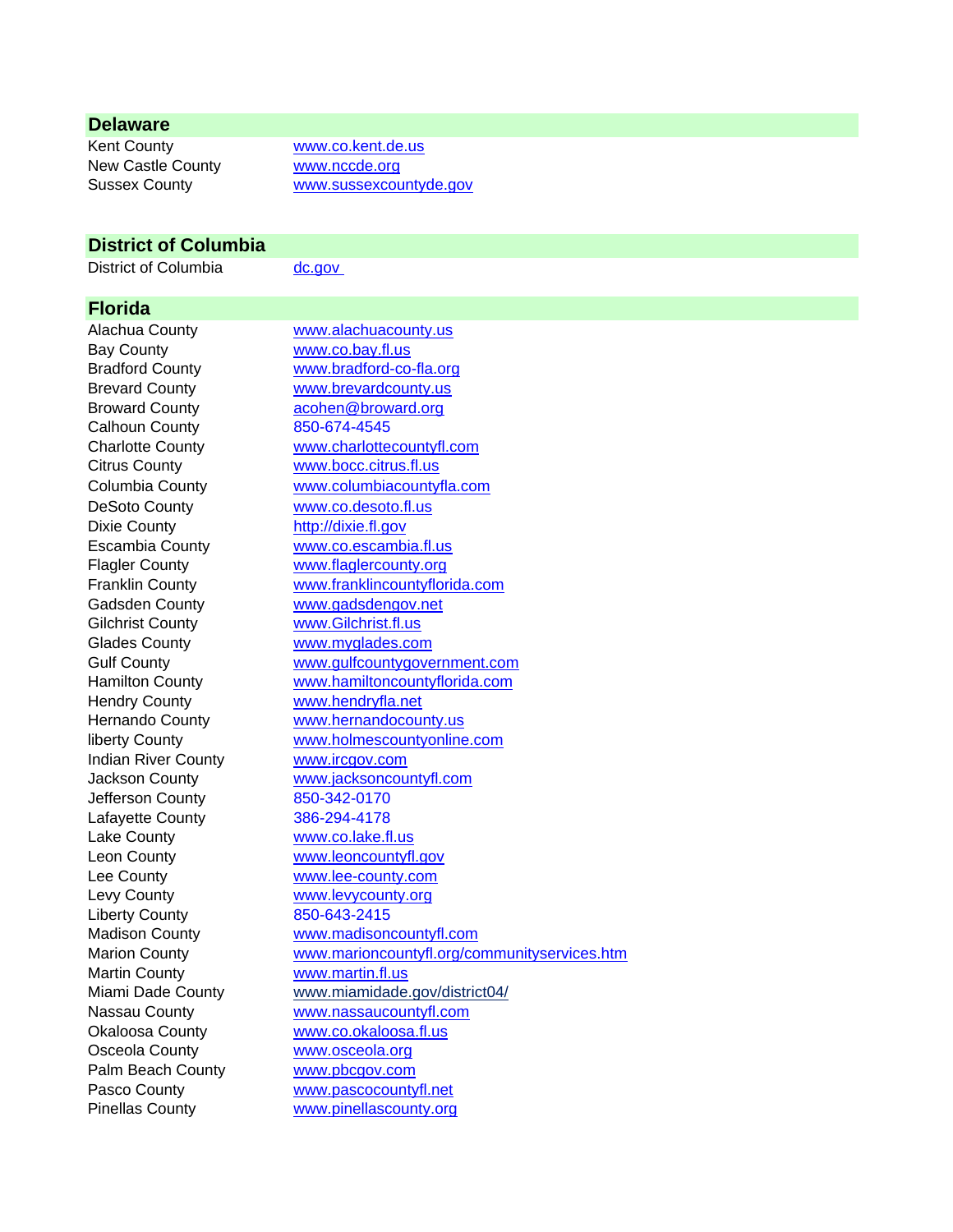Polk County www.polk-county.net St. Johns County **www.sicfl.us** Walton County **WALTS** www.co.walton.fl.us Washington County **www.washingtonfl.com** 

Monroe County **www.monroecounty-fl.gov** Sumter County Www.sumtercountyfl.gov Suwannee County **www.suwcounty.org** Taylor County www.taylorcountygov.com Wakulla County **www.mywakulla.com** 

# **Georgia**

Appling County www.baxley.org Bartow County **www.bartowga.org** Berrien County 229-686-5421 Bibb County www.co.bibb.ga.us Clayton County WWW.co.clayton.ga.us Clinch County 912-487-2667 Cobb County www.cobbcounty.org Hall County www.hallcounty.org Jefferson County 478-625-3332 Laurens County www.laurenscoga.org Peach County Www.peachcounty.net Pike County **770-567-3406** Quitman County 229-334-0903 Rabun County www.rabuncountygov.com

Athens-Clarke County www.athensclarkecounty.com Baldwin County **www.baldwincountyga.com** Ben Hill County www.benhillcounty.com Bulloch County www.bullochcounty.net Burke County **www.burkecounty-ga.gov** Camden County www.co.camden.ga.us Dade County **WWW.dadecounty-ga.gov** Dawson County **www.dawsoncounty.org** DeKalb County www.co.dekalb.ga.us/ljohnson/index.htm Fannin County **www.fannincountyga.org** Fulton County **www.fultoncountyga.gov** Grady County ckines@gradycountyga.gov Habersham County www.co.habersham.ga.us Hancock County www.hancockcountyga.gov Hart County www.hartcountyga.org Heard County www.heardcountyga.com Jackson County www.jacksoncountygov.com Lumpkin County www.lumpkincounty.gov Macon County **WWW.maconcountyga.gov** Mitchell County www.mitchellcountyga.net Morgan County www.morganga.org/prescriptiondrugprogram Oconee County www.oconee.county.com Pierce County **www.piercecountyga.org** Polk County **www.polkcountygeorgia.us** Putnam County **www.putnamcountyga.us**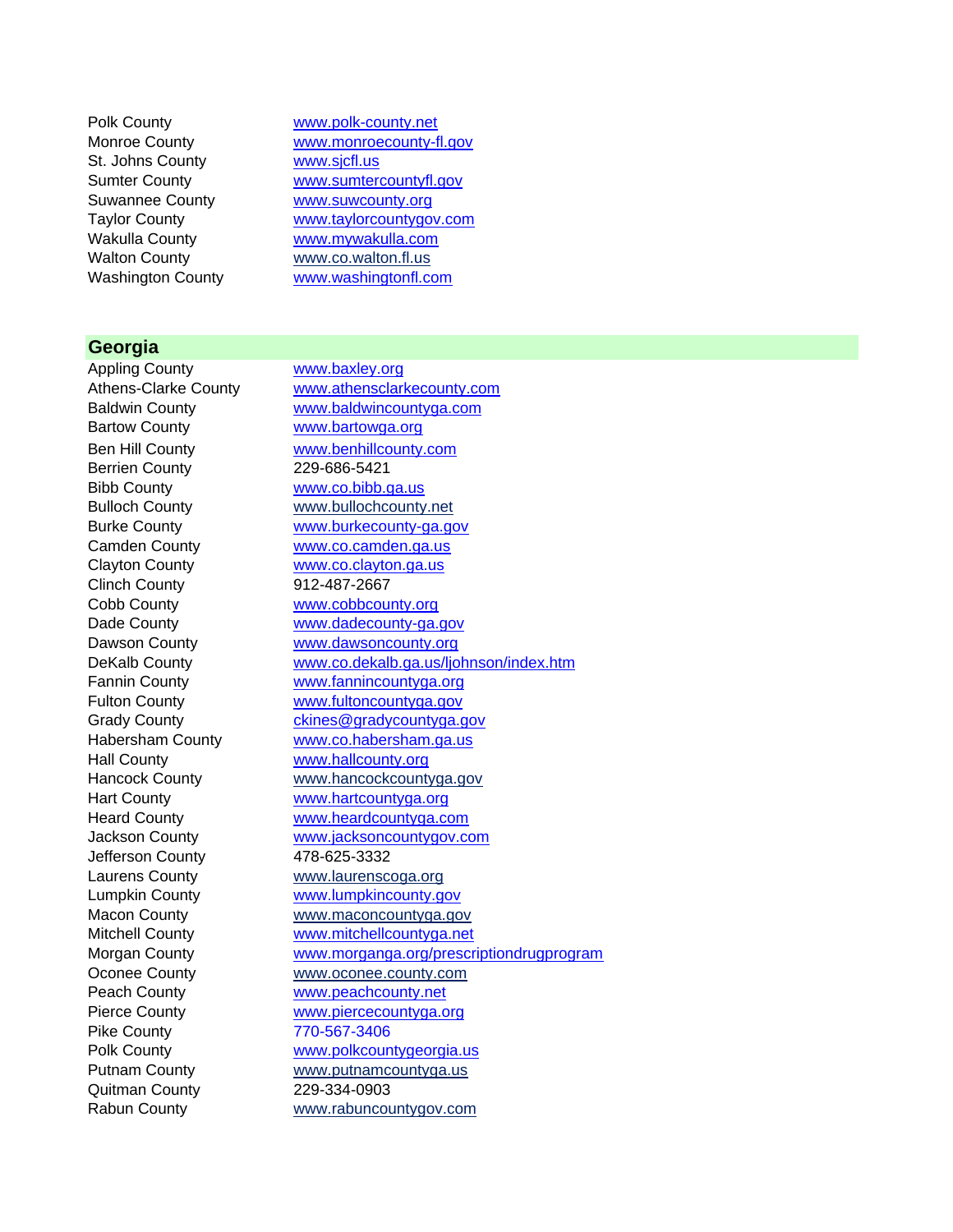Talbot County 706-665-3220 Twiggs County 478-945-3629

Richmond County www.augustaga.gov Rockdale County www.rockdalecounty.org Stephens County www.stephenscountyga.com Sumter County **WWW.sumtercountyga.us** Thomas County www.thomascountyboc.org Towns County **www.townscountyga.com** Troup County www.troupcountyga.org Union County **www.unioncountyga.gov** Ware County **WARE WARE WWW.warecounty.com** White County **www.whitecounty.net** Whitfield County www.whitfieldcountyga.com

#### **Hawaii**

Kauai County www.kauai.gov Maui County **WWW.mauicounty.gov** 

Hawaii County www.co.hawaii.hi.us/council/council.htm Honolulu City & County www.honolulu.gov/Council

# **Idaho**

Ada County **WWW.adaweb.net** Camas County 208-764-2242 Clark County 208-374-5304 Gem County **www.co.gem.id.us** Latah County **WWW.latah.id.us** Lemhi County 208-756-2815 Lincoln County 208-886-2798

Adams County **WWW.CO.adams.id.us** Bannock County **www.bannockcounty.us** Bear Lake County **www.bearlakecounty.info** Blaine County www.co.blaine.id.us Boise County www.co.boise.id.us Bonner County www.co.bonner.id.us Bonneville County www.co.bonneville.id.us Boundary County **www.boundarycountyid.org** Canyon County www.canyonco.org Caribou County www.co.caribou.id.us Cassia County www.cassiacounty.org Custer County www.co.custer.id.us Fremont County www.co.fremont.id.us Gooding County www.goodingcounty.org Jerome County www.jeromecounty.org Lewis County **WWW.lewiscountyid.us** Minidoka County www.minidoka.id.us Nez Perce County www.co.nezperce.id.us Oneida County 208-766-4116 x100 Owyhee County www.owyheecounty.net Payette County **www.payettecounty.org**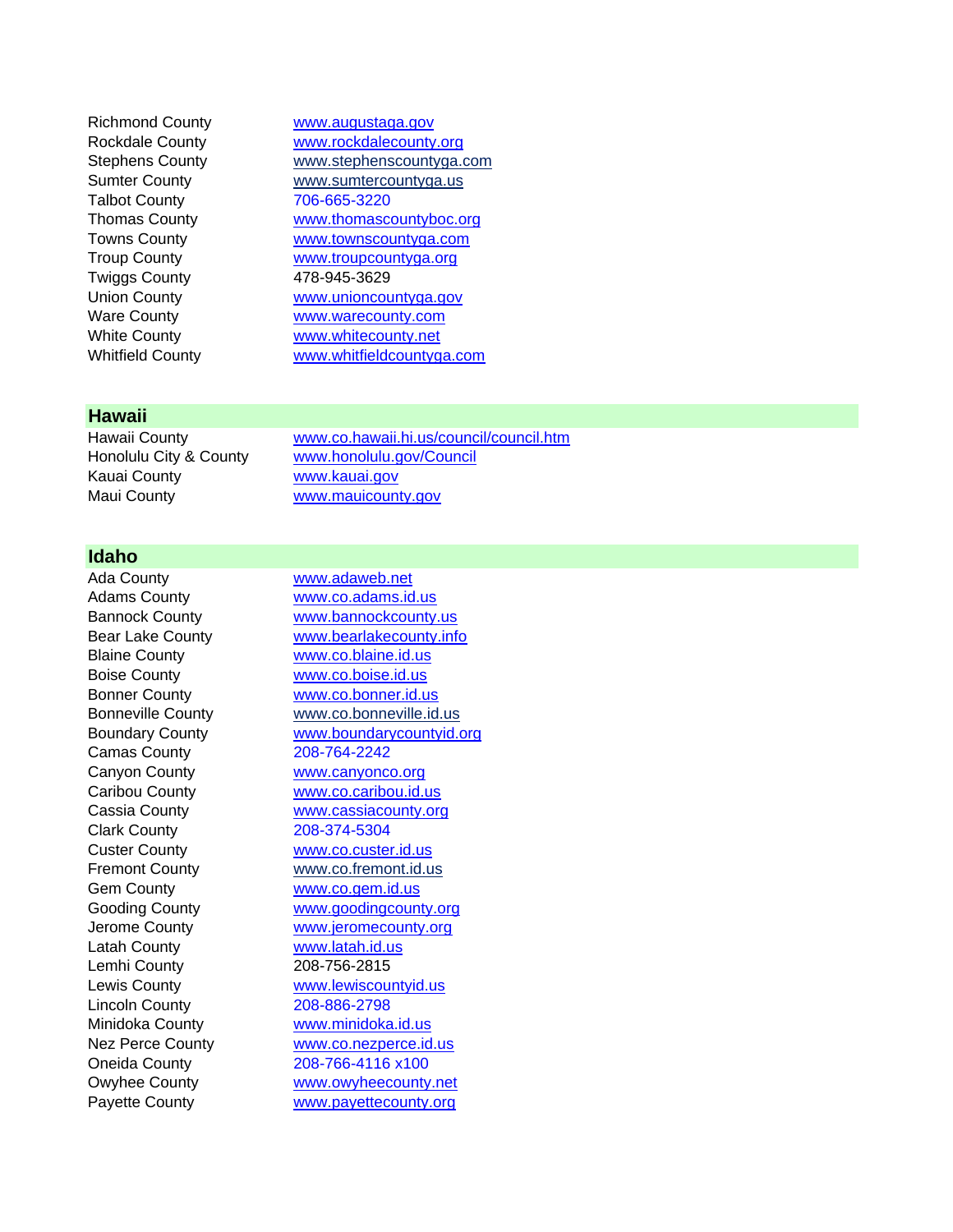Shoshone County 208-752-8601 Valley County www.co.valley.id.us

Clearwater County www.clearwatercounty.org Teton County **WWW.tetoncountyidaho.gov** Washington County **www.co.washington.id.us** 

# **Illinois**

Kankakee County www.k3county.net Lawrence County 618-943-3369 Logan County www.co.logan.il.us Tazewell County www.tazewell.com

# **Indiana**

Benton County 765-884-0760 Clark County 812-285-6211 Clinton County 765-659-6330 Crawford County 812-338-2601 Daviess County 812-254-8662 Dubois County 812-481-7000 Henry County **WWW.henryco.net** 

Cook County www.co.cook.il.us Dekalb County **www.dekalbcounty.org** DuPage County **www.dupageco.org** Jersey County 618-498-5571 x101 Kendall County www.kendallhealth.org Lake County www.lakecountyil.gov Livingston County www.livingstoncountyil.gov Madison County **www.co.madison.il.us** McHenry County **www.co.mchenry.il.us** McLean County **www.mcleancountyil.org** Peoria County **www.peoriacounty.org** Will County **Will County** www.willcountyillinois.com Winnebago County **www.co.winnebago.il.us** 

Adams County www.adams-county.com Blackford County www.blackfordcounty.com Boone County **www.boonecounty.in.gov** Cass County www.co.cass.in.us Decatur County www.decaturcounty.in.gov Dekalb County www.co.dekalb.in.us Dearborn County **www.dearborncounty.org** Delaware County **www.co.delaware.in.us** Fayette County auditor@co.fayette.in.us Franklin County **Commissioners@franklincounty.in.gov** Fulton County http://co.fulton.in.us/index.html Gibson County www.gibsoncountyhealth.com Grant County www.grantcounty.net Hamilton County www.co.hamilton.in.us Hancock County www.hancockcoingov.org Harrison County www.harrisoncounty.in.gov Hendricks County www.co,hendricks.in.us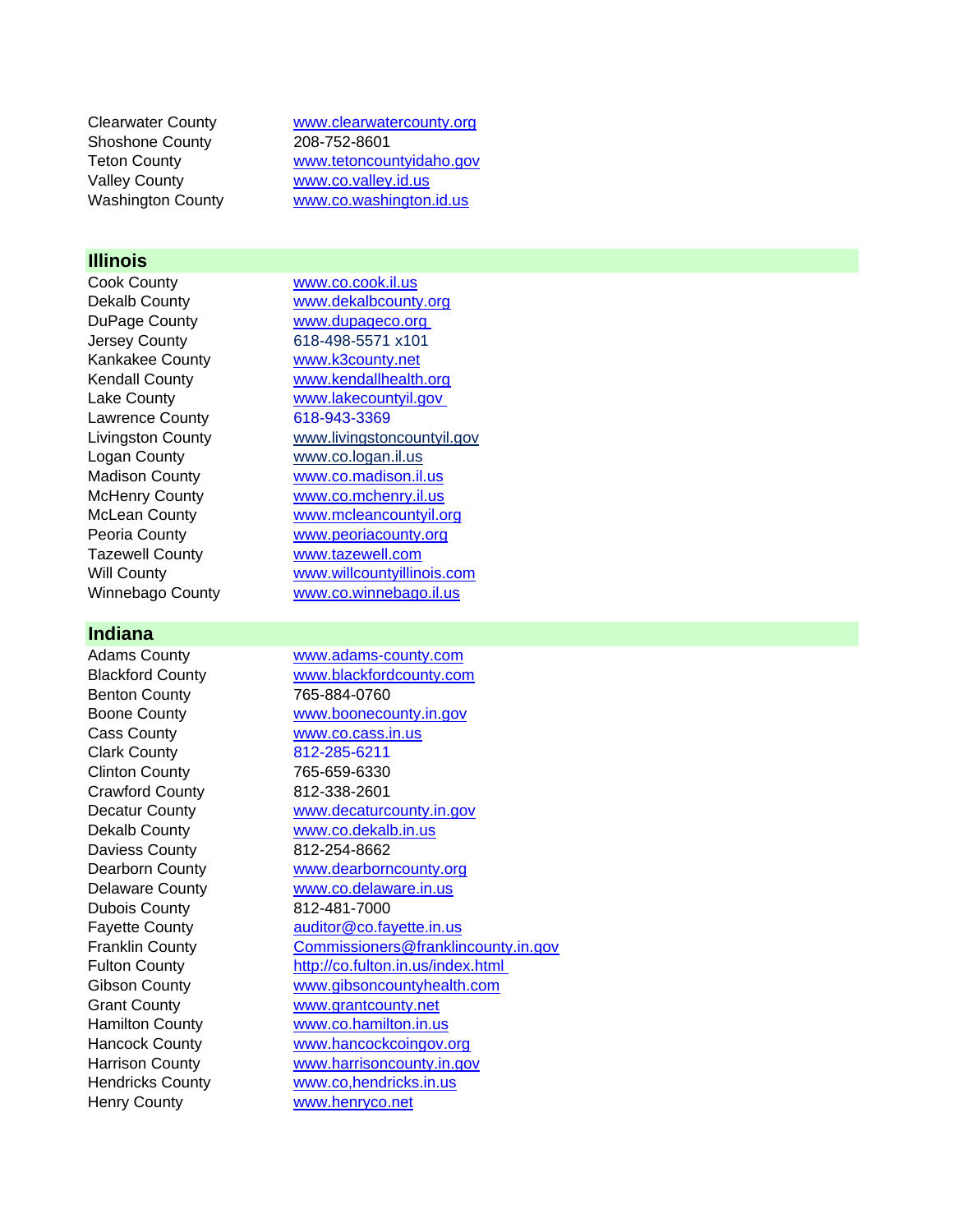Jackson County 812-358-6161 Jefferson County www.jefferson.in.gov Jennings County 812-352-3016 Jay County www.jaycounty.net Johnson County www.co.johnson.in.us Kosciusko County www.kcgov.com Lake County **WWW.lakecountyin.org** Marshall County www.co.marshall.in.us Monroe County **www.co.monroe.in.us** Morgan County 765-342-1007 Noble County www.nobleco.org Ohio County 812-438-2551 Orange County 812-723-3600 Owen County 812-829-5000 Parke County 765-569-3422 Pike County 812-354-8448 Posey County 812-985-2239 Putnam County www.co.putnam.in.us Ripley County www.ripleycounty.com Shelby County 317-392-6330 Spencer County spenceraud@psci.net Steuben County www.co.steuben.in.us Sullivan County 812-268-4657 Switzerland County 812-427-2400 Monroe County **www.co.monroe.in.us** Vermillion County 765-492-3570 Vigo County www.vigcounty.org Wayne County **www.co.wayne.in.us** White County **www.wcgconline.net** 

Madison County www.madisoncountyindiana.org Marion County www.indygov.org/egov/county/auditor Montgomery County www.montgomeryco.net Newton County www.newtoncountyin.com Porter County http://www.porterco.org/nacodrugprogram Rush County www.rushcounty.in.gov Vanderburgh County www.vanderburghgov.org/health Washington County www.washingtoncountyindiana.com

# **Iowa**

Benton County 319-472-4743 Buchanan County 319-334-7450 Cass County 712-243-4570 Cherokee County 712-225-6704

Allamakee County **www.co.allamakee.ia.us** Appanoose County www.appanoosecounty.net Black Hawk County www.co.black-hawk.ia.us Butler County www.butlercoiowa.org Carroll County www.CarrollCounty.org Cerro Gordo County www.co.cerro-gordo.ia.us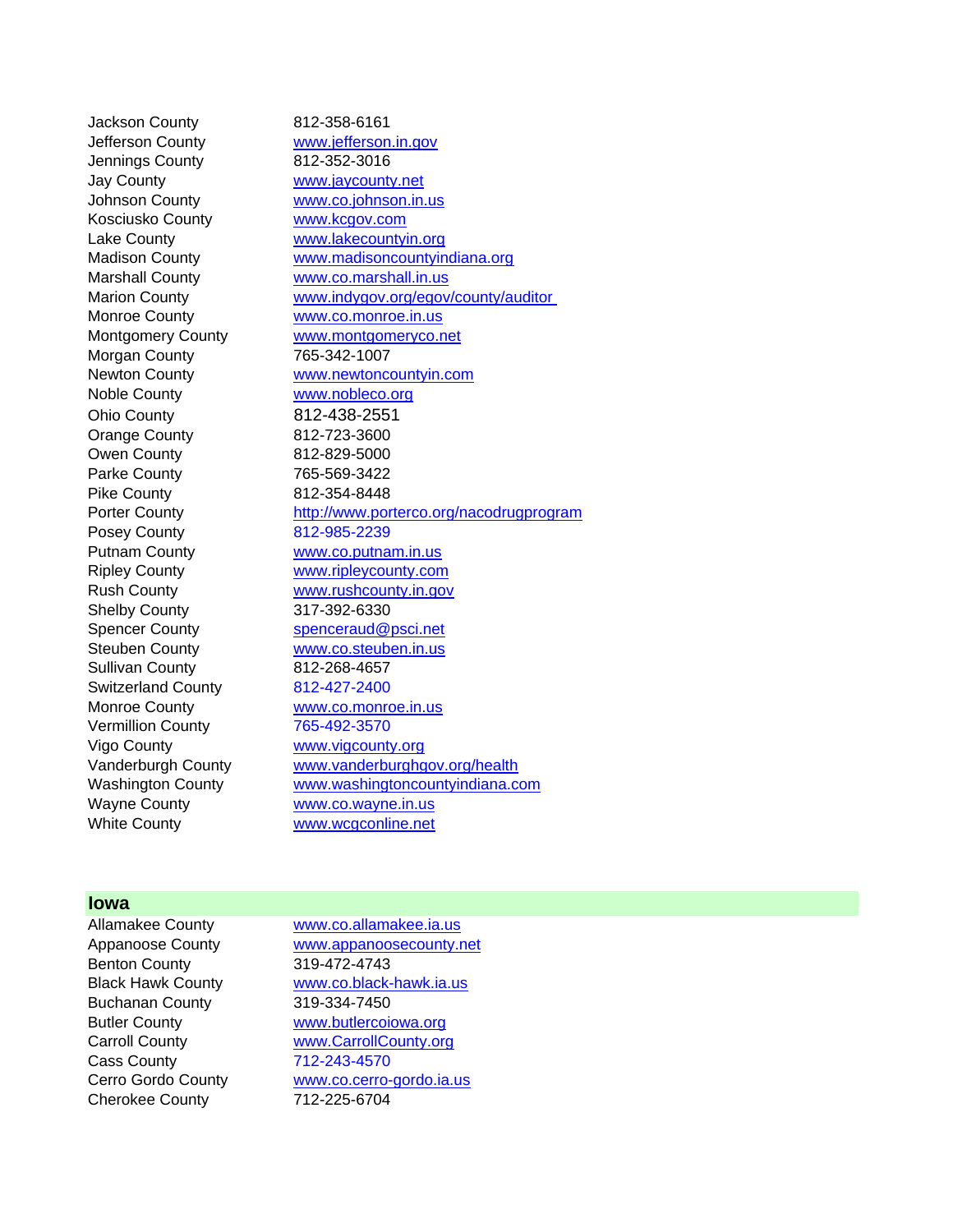Clarke County www.clarkecountyiowa.org Clay County www.co.clay.ia.us Emmet County 712-362-2452 Dallas County **www.co.dallas.ia.us** Des Moines County 319-753-8290 Decatur County 641-446-4233 Dickinson County www.dickinson.ia.us Greene County **www.co.greene.ia.us** Grundy County www.grundycounty.org Humboldt County www.ci.humboldt.ia.us Jackson County 563-652-6979 Jefferson County 641-422-3013 Jones County www.co.jones.ia.us Linn County www.co.linn.ia.us Lucas County 641-774-4512 Lyon County 712-472-8240 Marion County 641-828-2217 Marshall County www.co.marshall.ia.us Mills County Sherib@mcph.us Plymouth County www.co.plymouth.ia.us Polk County www.co.polk.ia.us Pottawattamie County 712-328-5867 Sioux County **WWW.Siouxcounty.org** Story County **www.storycounty.com** Tama County **WWW.tamacounty.org** Taylor County 712-523-2280 Wapello County 641-683-4630 Wayne County 641-872-2242 Wright County **www.wrightcounty.org** 

# **Kansas**

Butler County 316-322-4300 Clay County www.cckansas.org Dickinson County **www.dkcoks.org** 

Allen County www.allencounty.org Barton County www.bartoncounty.org Bourbon County www.bourboncounty.org Chautauqua County www.chautauquacountyks.com Coffey County **WWW.coffeycountyks.org** 

Clinton County ltibbetts@clintoncountyiowa.com Crawford County www.crawfordcounty.org Hamilton County www.hamiltoncounty.org Hardin County **www.hardincountyiowa.org** Howard County www.crescoia.com/howardcounty/communityservice.html Johnson County www.johnson-county.com Pocahontas County www.pocahontas-county.com Scott County **www.scottcountyiowa.com** Union County www.unioncountyiowa.org Webster County **www.webstercountyia.org** Woodbury County www.woodburyiowa.com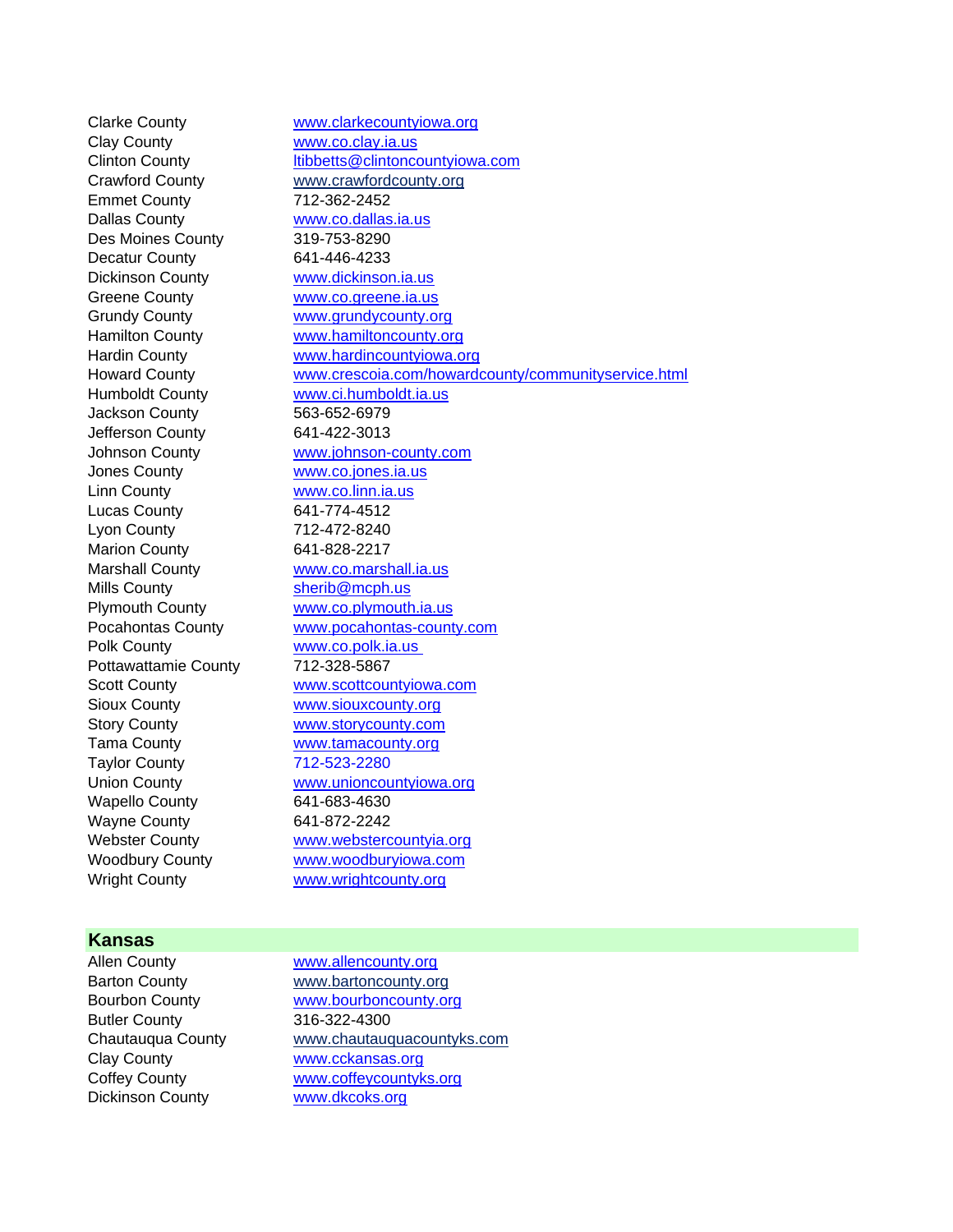Douglas County www.douglas-county.com Ellis County www.ellisco.net Finney County www.finneycounty.org Ford County www.fordcounty.net Franklin County www.franklincoks.org Geary County www.geary.kanasgov.com Gove County 785-938-2275 Gray County 620-855-3618 Greenwood County 620-678-3346 Hamilton County 620-384-5629 Harper County www.harpercountyks.gov Harvey County 316-284-6809 Jefferson County www.jfcountyks.com Johnson County **www.jocogov.org** Labette County www.labettecounty.com Lane County 620-397-5356 Lyon County dtsaging@yahoo.com Pottawatomie County www.pottcounty.org Pratt County **www.prattcounty.org** Riley County **WWW.rileycountyks.gov** Marshall County 785-562-3485 McPherson County www.mcphersoncountyks.us Mitchell County **www.mcks.org** Neosho County 620-431-0354 Norton County 785-877-5710 Reno County 620-694-2929 Saline County WWW.saline.org

# Miami County www.miamicountyks.org Morton County **www.mtcoks.com** Scott County **www.scott.kansasgov.com** Sedgwick County **www.sedgwickcounty.org** Seward County www.seward.kansasgov.com Shawnee County www.co.shawnee.ks.us Sherman County www.sherman.kansasgov.com Stevens County **www.stevenscoks.org** Wilson County **WWW.wilson.kansasgov.com** Wyandotte County **www.wycok.ck.org**

# **Kentucky**

Anderson County 502-839-4551 Barren County 270-651-8231 Bath County 606-674-2731 Ballard County 270-665-5432 Bell County 606-337-3044 Bourbon County 859-987-2135 Boyle County 859-238-2053

Adair County 270-384-2286 Allen County www.allencountyKentucky.com Boone County www.boonecountyky.org Boyd County **www.boydcountyky.gov** Bracken County www.brackencounty.org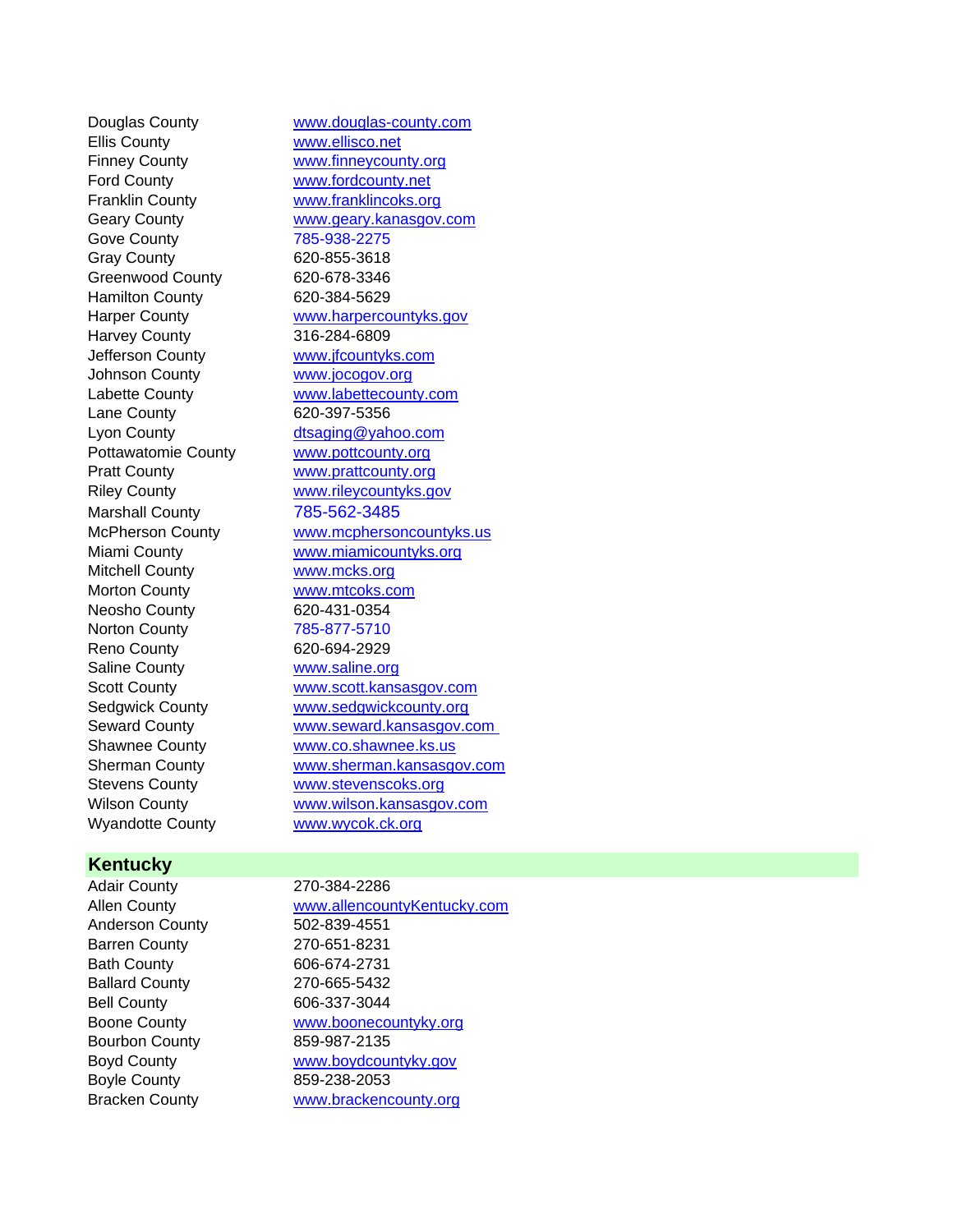Breathitt County 606-666-5274 Bullitt County **www.bullittcounty.org** Butler County 270-526-3433 Calloway County 270-753-3381 Caldwell, County 270-365-6660 Casey County 606-787-6911 Carroll County 502-732-7000 Carter County 606-475-3520 Clark County 859-745-0200 Clay County 606-598-2425 Cumberland County 270-864-2206 Edmonson County 270-597-2194 Elliott County 606-738-5821 Estill County www.estillky.com Floyd County 606-886-2788 Franklin County www.fchd.org Garrard County 859-792-2153 Graves County 270-247-3626 Green County 270-932-4341 Greenup County 606-473-6440 Henry County www.ncdhd.com Hart County www.hartcounty.com Henderson County 270-826-3951 Hickman County 270-653-4369 Hopkins County 270-820-8294 Jackson County 606-287-8562 Johnson County 606-789-2550 Knox County 606-546-6192 Larue County **WWW.laruecounty.org** Laurel County 606-864-5187 Letcher County 606-633-2129 Lee County 606-464-2492 Leslie County 606-672-3200 Lewis County 606-796-2722 Lincoln County www.lincolnky.com

Breckinridge County www.breckinridgecounty.net Carlisle County www.purchasehealth.com/community\_co Christian County www.christiancounty.com Clinton County pam.theele@yahoo.com Crittenden County www.the-press.com/county.html Fleming County **www.flemingcountyky.org** Fulton County www.fultoncounty.ky.gov Gallatin County www.gallatincountyky.com Grant County www.grantcounty.ky.gov Harlan County www.harlancountyjudge-executive.8m.com Harrison County www.wedcohealth.org Hancock County www.hancockcounty-ky.com Jessamine County www.jessamineco.com Kenton County www.kentoncounty.org Knott County www.knottcountyky.gov Lawrence County www.lawrencecoky.com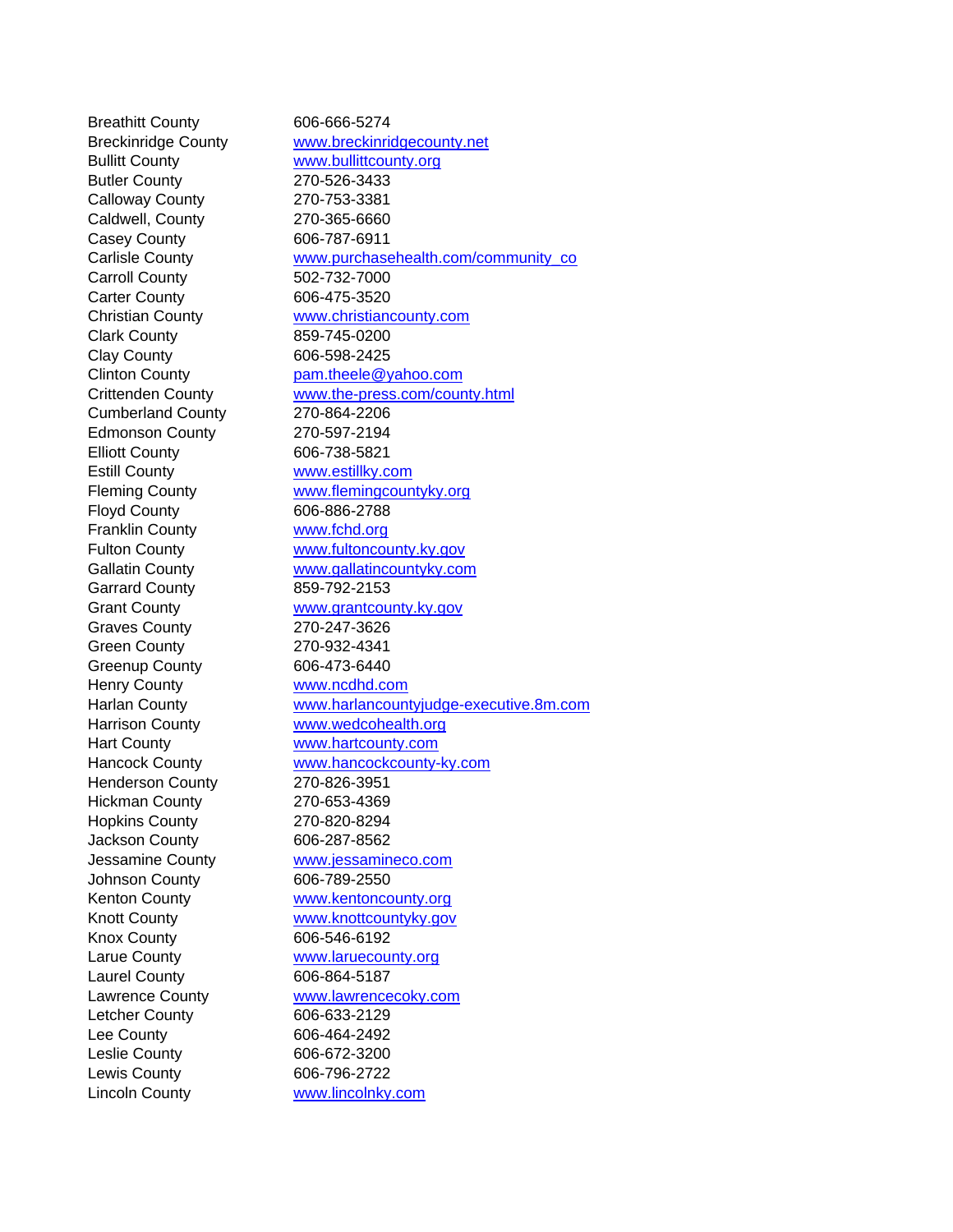Livingston County www.livingstonco.ky.gov Logan County 270-726-8341 Louisville www.louisvilleky.gov Lyon County 270-388-7193 Martin County 606-298-2800 McLean County 270-273-3213 Magoffin County 606-349-6212 Marion County 270-692-3393 Marshall County 270-527-1496 McCreary County 606-376-2050 Meade County 270-422-3967 Mercer County 859-734-4522 Metcalfe County 270-432-3181 Monroe County 270-487-5505 Montgomery County 859-498-3808 Morgan County 606-743-3744 Muhlenberg County 270-754-3200 Nelson County 502-348-3222 Nicholas County 859-289-3725 Ohio County www.ohiocounty.com Owen County www.owenton.net Owsley County 606-593-6202 Pendleton County 859-654-4321 Pike County 606-437-5500 Powell County 606-663-5584 ext. 4 Robertson County 606-724-5222 Rockcastle County 606-256-2856 Russell County 270-343-2181 Taylor County www.taylorcounty.us Todd County 270-265-2451 Trigg County 270-522-8121 Trimble County 502-255-4851 Washington County 859-336-3980 Wayne County 606-348-4241 Webster County 270-639-9315 Wolfe County 606-668-3040

Madison County **www.madisoncountyky.us** Mason County www.masoncountykentucky.com McCracken County www.co.mccracken.ky.us/county Menifee County www.frenchburgmenifee.org Oldham County sripperdan@oldhamcounty.net Pulaski County www.pulaskicountygovt.com Rowan County www.moreheadrowan.org Scott County **www.wedcohealth.org** Shelby County www.shelbycountykentucky.com Simpson County **www.simpsoncounty.us** Spencer County www.spencercountyky.gov Union County www.unioncounty.ky.gov Warren County **www.warrencountygov.com** Whitley County **www.2geton.net/whitley** Woodford County www.woodfordcounty.ky.gov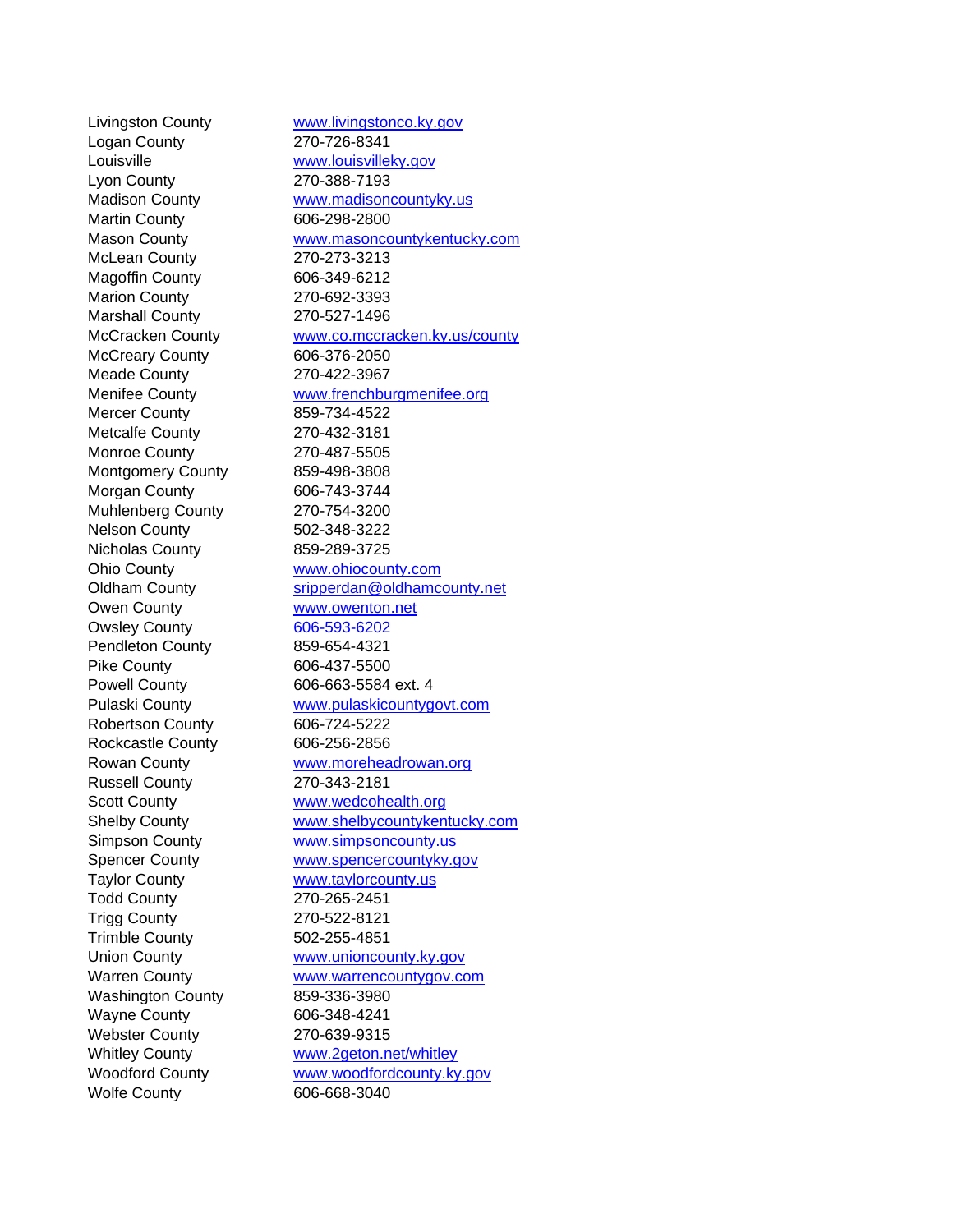# **Louisiana**

Beauregard Parish www.beauparish.org Bossier Parish www.mybossier.com Caddo Parish www.caddo.org Calcasieu Parish www.cppj.net Caldwell Parish 318-649-2681 Concordia Parish www.conppj.org De Soto Parish 318-872-0738 Evangeline Parish 337-363-5651 LaSalle Parish 318-992-2722 Natchitoches County **www.nppj.org** Rapides Parish **www.rppj.com** St. Helena Parish www.sthelenapj.org St. James Parish www.stjamesla.com Terrebonne Parish www.tpcg.org Vernon Parish 337-238-0324

Ascension Parish www.ascensionparish.net Bienville Parish www.bienvilleparish.org Jackson Parish www.jacksonparishpolicejury.org Laforeche Parish www.lafourchegov.org Lincoln Parish www.lincolnparish.org St. Charles Parish www.stcharlesgov.net

#### **Maine**

Cumberland County www.cumberlandcounty.org Franklin County 207-778-6614 Kennebec County **www.kennebeccounty.org** Knox County www.knoxcountymaine.gov/ema Lincoln County 207-882-6311 Penobscot County 207-942-8535 Sagadahoc County www.sagcounty.com Somerset County www.somersetcountycommissioners.com Waldo County **www.waldocountyme.gov** 

# **Maryland**

| Allegany County               | http://gov.allconet.org/prescriptioncard.htm |
|-------------------------------|----------------------------------------------|
| <b>Baltimore City</b>         | www.bhca.org                                 |
| <b>Baltimore County</b>       | www.baltimorecountymd.gov                    |
| <b>Calvert County</b>         | www.co.cal.md.us/prescriptiondrugcard.asp    |
| <b>Carroll County</b>         | http://ccgovernment.carr.org                 |
| <b>Cecil County</b>           | www.ccgov.org                                |
| <b>Charles County</b>         | www.charlescounty.org                        |
| <b>Dorchester County</b>      | www.docogonet.com                            |
| <b>Frederick County</b>       | www.co.frederick.md.us/Rxcard                |
| <b>Howard County</b>          | www.co.ho.md.us                              |
| Kent County                   | www.kentcounty.com                           |
| <b>Montgomery County</b>      | www.montgomerycountymd.gov                   |
| <b>Prince George's County</b> | www.goprincegeorgescounty.com                |
|                               |                                              |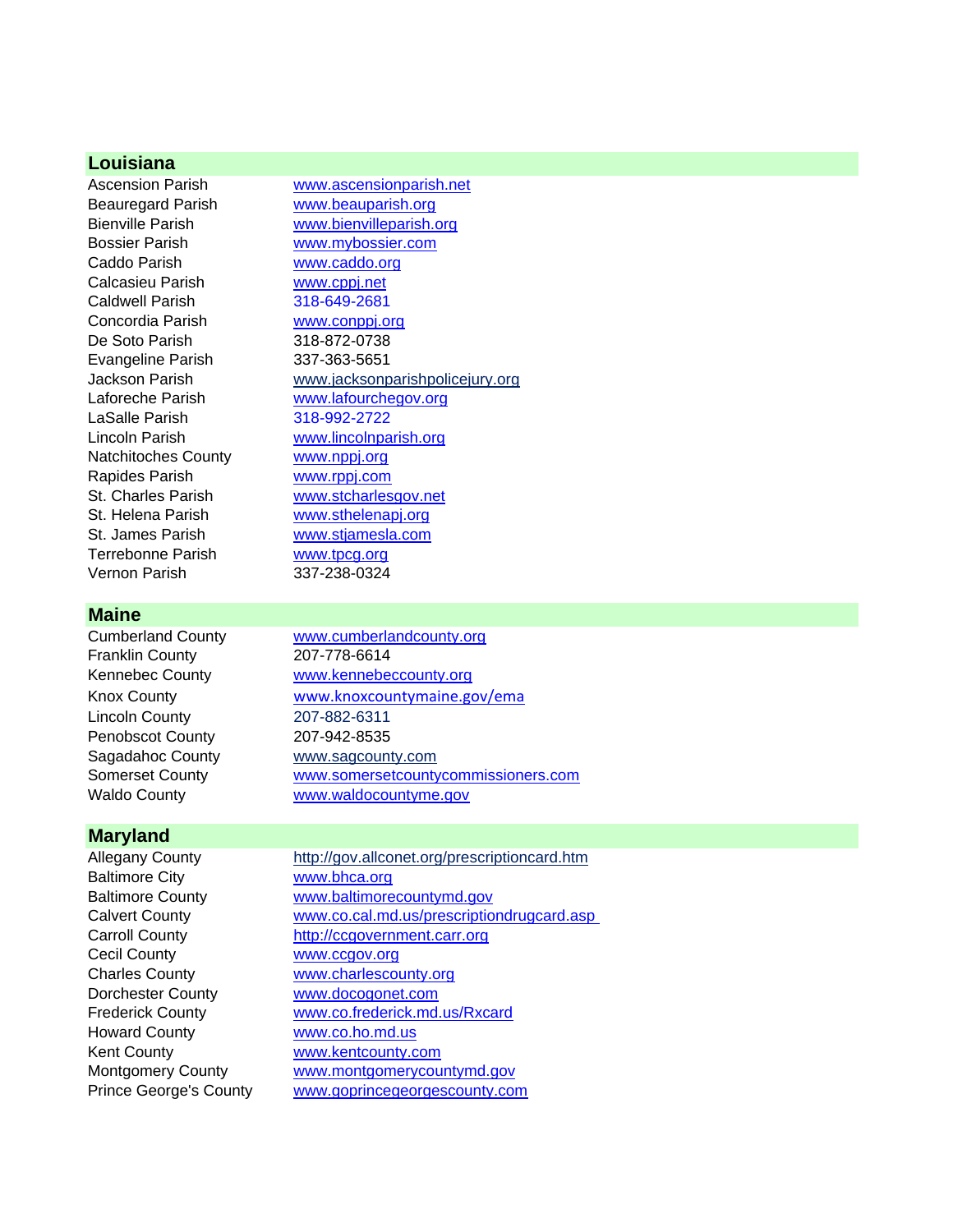| Queen Anne's County     |
|-------------------------|
| Saint Mary's County     |
| <b>Somerset County</b>  |
| Talbot County           |
| <b>Wicomico County</b>  |
| <b>Worcester County</b> |

www.qac.org www.co.saint-marys.md.us www.somersethd.org www.talbotcountymd.gov www.wicomicocounty.org www.worcesterhealth.org

# **Massachusetts**

Barnstable County www.barnstablecounty.org Bristol County www.countyofbristol.net Dukes County www.dukescounty.com

# **Michigan**

Branch County 517-279-4301 Clare County **www.clareco.net** Grand Traverse County www.grandtraverse.org Huron County www.co.huron.mi.us Jackson County www.co.jackson.mi.us Lake County 231-745-2725 Oakland County www.oakgov.com Oceana County 231-873-4835 Nantucket County www.nantucket-ma.gov Tuscola County **www.tuscolacounty.org** Washtenaw County **www.ewashtenaw.org** 

Alpena County Www.alpenacounty.org Charlevoix County www.charlevoixcounty.org Newaygo County www.countyofnewaygo.com/discountdrugcard.htm Oscoda County www.oscodacountymi.com Macomb County www.Macombcountymi.gov/seniorservices Manistee County www.manisteecountymi.gov Montmorency County www.montmorencycountymichigan.us Schoolcraft County www.schoolcraftcounty.net

#### **Minnesota**

Aitkin County www.co.aitkin.mn.us Chippewa County 320-269-6401 Freeborn County 507-377-5116

Anoka County www.anokacounty.us Blue Earth County www.co.blue-earth.mn.us Brown County www.co.brown.mn.us Carlton County www.co.carlton.mn.us Carver County www.co.carver.mn.us/rx Cass County www.co.cass.mn.us Cook County www.co.cook.mn.us Crow Wing County www.co.crow-wing.mn.us Dodge County WWW.co.dodge.mn.us Douglas County www.co.douglas.mn.us Fillmore County **www.co.fillmore.mn.us**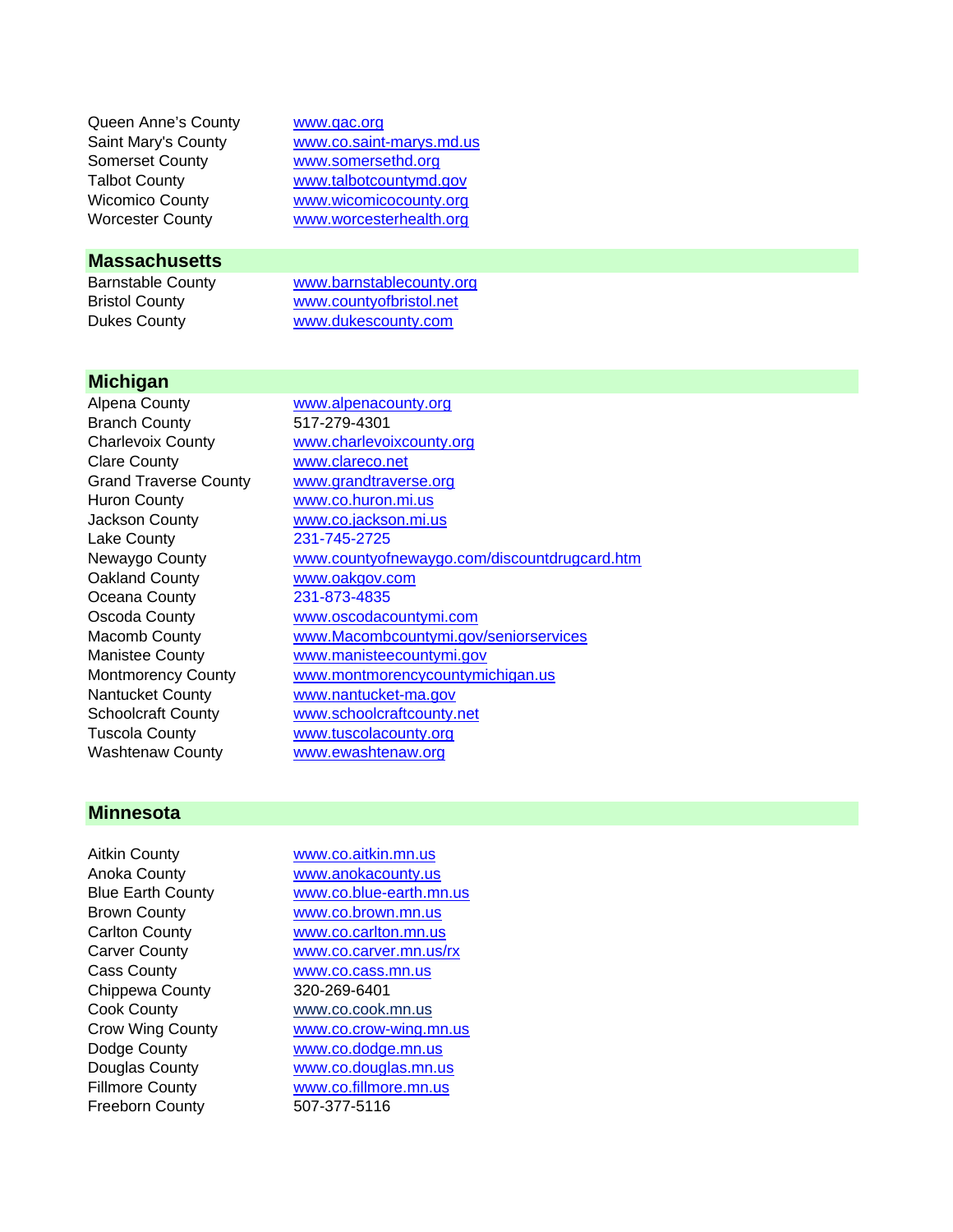Goodhue County www.co.goodhue.mn.us Hubbard County www.co.hubbard.mn.us Jackson County www.co.jackson.mn.us Lake County **WWW.CO.lake.mn.us** Marshall County www.co.marshall.mn.us McLeod County **www.co.mcleod.mn.us** Meeker County www.co.meeker.mn.us Morrison County www.co.morrison.mn.us Olmsted County www.co.olmsted.mn.us Polk County www.co.polk.mn.us Ramsey County www.co.ramsey.mn.us Redwood County 507-938-4366 Renville County **WWW.CO.renville.mn.us** Rice County **www.co.rice.mn.us** Roseau County www.co.roseau.mn.us Saint Louis County www.co.st-louis.mn.us Stearns County WWW.co.stearns.mn.us Steele County 507-444-7510 Todd County www.co.todd.mn.us Wabasha County www.co.wabasha.mn.us Wadena County **www.co.wadena.mn.us** Watonwan County 507-375-7860 Wilkin County **www.wilkin.mn.us** Winona County **www.co.winona.mn.us** 

Kandiyohi County www.co.kandiyohi.mn.us Koochiching County www.co.koochiching.mn.us/news/newsmain.htm Nicollet County www.co.nicollet.mn.us/dept.php3?d=14 Sherburne County **www.co.sherburne.mn.us** Yellow Medicine County www.yellowmedicine.govoffice.com

# **Mississippi**

Adams County 601-442-2431 Attala County 662-289-2928 Calhoun County 662-412-3118 Claiborne County www.ccmsgov.us Clarke County 601-776-3369 Covington County 601-765-4242 Jasper County 601-764-3467 Jones County 601-649-5275

Bolivar County **www.co.bolivar.ms.us** Clay County **WWW.claycountyms.com** Coahoma County www.coahomacounty.net DeSoto County www.desotoms.com Forrest County **www.forrestcounty.ms.us** George County **www.georgecountyms.gov** Hancock County www.hancockcountyms.gov Harrison County **www.co.harrison.ms.us** Hinds County www.hinds.co.ms.us Jackson County www.co.jackson.ms.us Lafayette County www.lafayettecoms.com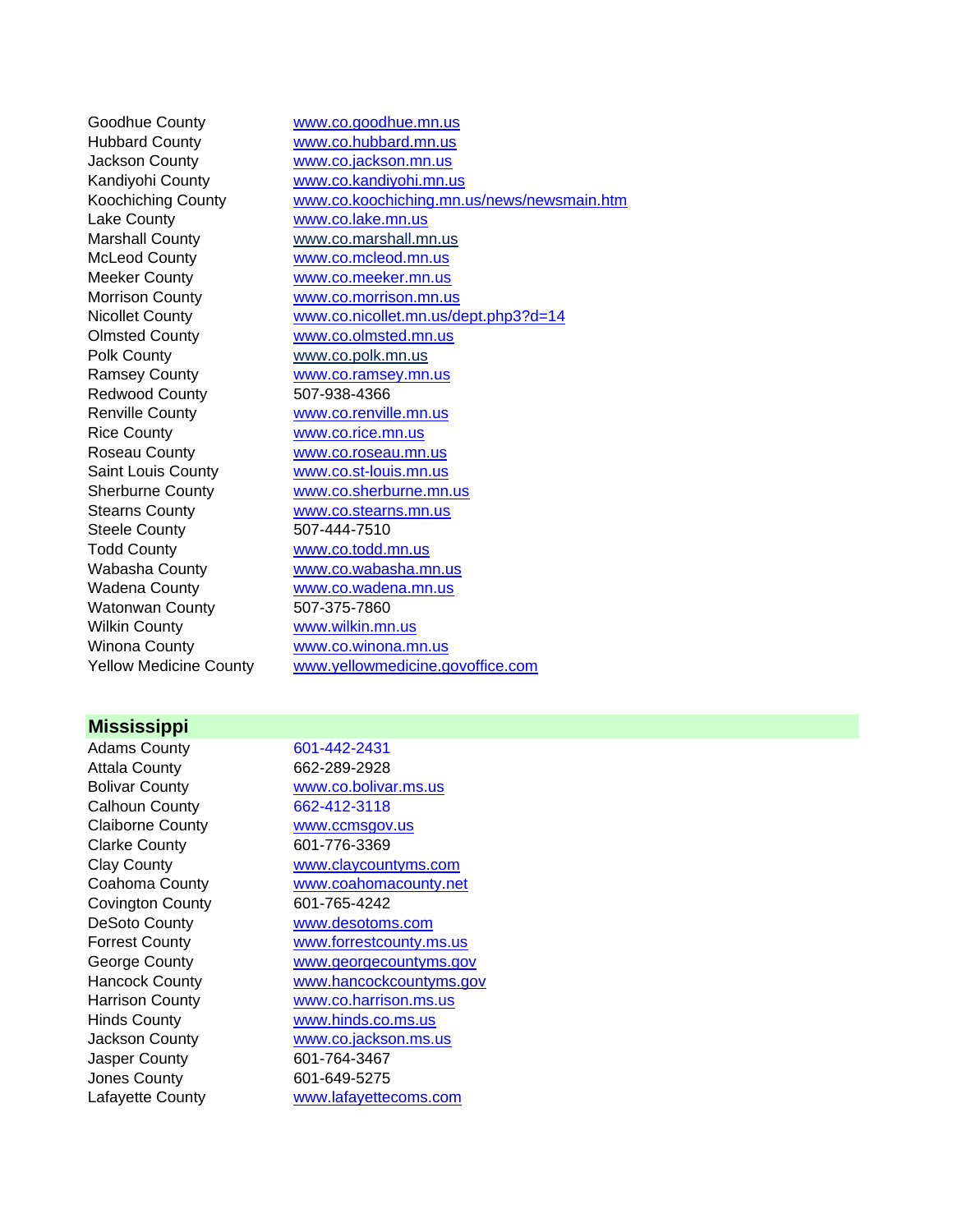| Lauderdale County          | www.lauderdalecounty.org |
|----------------------------|--------------------------|
| Lee County                 | www.co.lee.ms.com        |
| Lincoln County             | 601-835-3413             |
| <b>Marion County</b>       | 601-736-3414             |
| <b>Monroe County</b>       | www.monroecountyms.org   |
| Neshoba County             | 601-635-4150             |
| <b>Newton County</b>       | 601-635-4150             |
| Perry County               | 601-964-8370             |
| <b>Pontotok County</b>     | 662-489-3900             |
| <b>Prentiss County</b>     | 662-728-4610             |
| <b>Sharkey County</b>      | 662-873-6045             |
| <b>Stone County</b>        | 601-928-5266             |
| <b>Tallahatchie County</b> | 662-647-5551             |
| <b>Tippah County</b>       | 662-837-7374             |
| <b>Tishomingo County</b>   | 662-423-7032             |
| <b>Union County</b>        | 662-534-1903             |
| Winston County             | 662-773-3631             |
|                            |                          |

# **Missouri**

Adair County 660-234-7914 Barton County 417-682-4110 Bates County www.batescounty.net Boone County 573-886-4305 Buchanan County 814-271-1512 Callaway County **WWW.callawayco.org** Carroll County 660-542-0615 Cass County www.casscounty.com Cedar County 417-276-6700 x4 Clay County www.claycogov.com Cole County www.colehealth.org Dallas County 417-345-2020 Dekalb County 816-449-5402 Franklin County **www.franklinmo.org** Harrison County 660-425-6424 Holt County 660-442-6082 Jasper County 417-358-0421 Jackson County www.jacksongov.org Lincoln County www.lcmo.us Marion County **573-769-2549** Mercer County 660-748-3425 Nodaway County 660-582-2251 Pettis County www.pettiscomo.com

Cape Girardeau County www.showme.net/capecounty Cheboygan County www.cheboygancounty.net Greene County **www.greenecountymo.org** Grundy County www.grundycountymo.com Henry County **http://www.henrycomo.com/** Lafayette County **www.lafayettecountymo.com** Livingston County www.livingstoncountymo.com Madison County **www.madisoncountymo.us** Morgan County www.morgan-county.org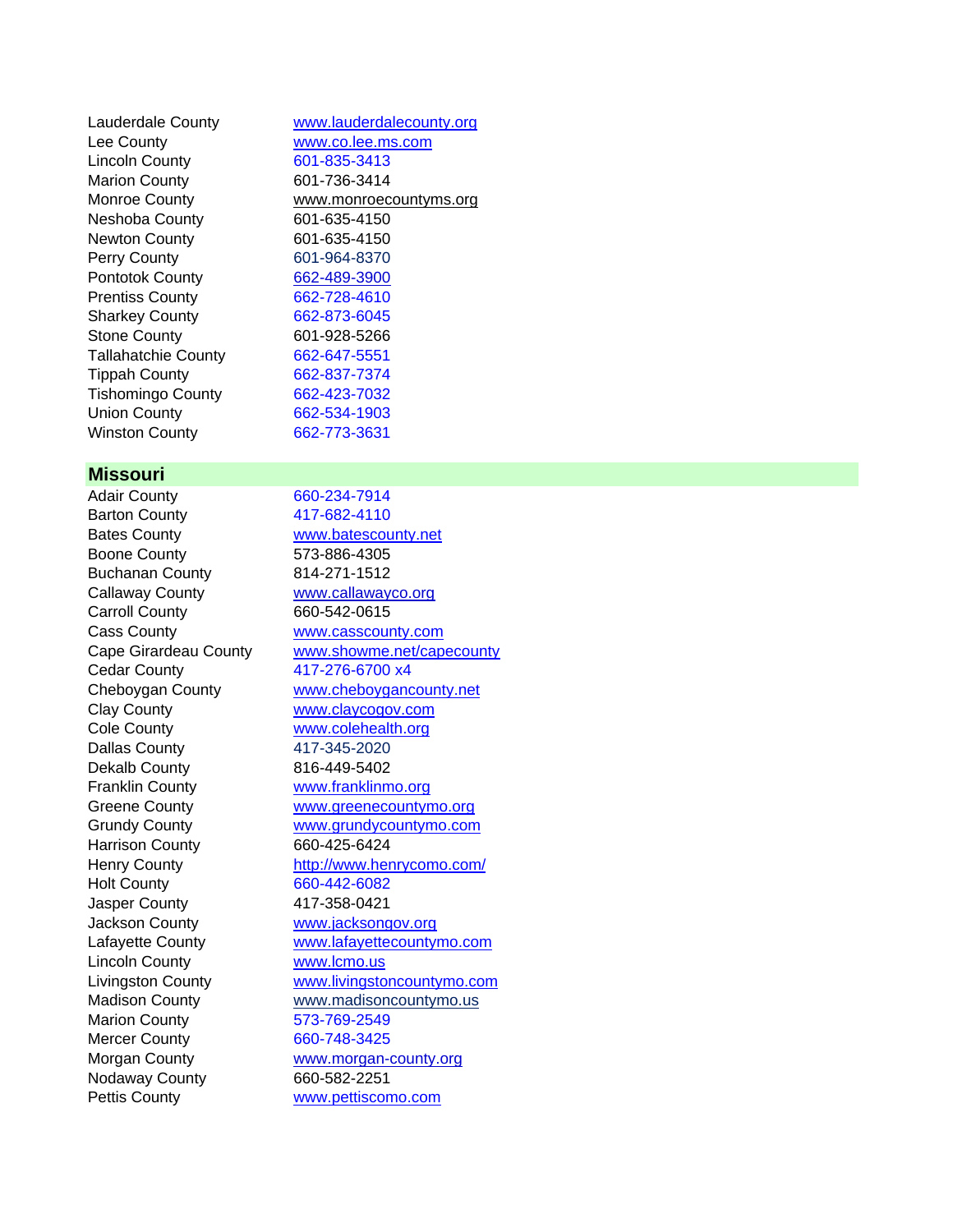Platte County www.co.platte.mo.us Polk County 417-326-2922 Ralls County **573-985-7111** Ray County 816-776-4502 Shannon County 573-226-3414 Ste. Genevieve County 573-883-5589 Stone County **WWW.stoneco-mo.us** Taney County **www.taneycounty.org** Wayne County 573-224-3011

Randolph County www.randolphcounty-mo.com Reynolds County **www.randolphcounty-mo.com** Texas County www.texascountymissouri.org Vernon County www.vernoncountymo.org Warren County **www.warrencountymo.org** 

# **Montana**

Fergus County 406-538-7466 Golden Valley County 406-538-7466 Hill County www.co.hill.mt.us Judith Basin County 406-538-7466 Lewis and Clark County 406-447-8316 McCone County 406-485-3500 Meagher County 406-547-3612 ext. 2 Musselshell County 406-538-7466 Petroleum County 406-538-7466 Phillips County 406-654-2429 Powell County **406-846-3680** Prairie County www.prairie.mt.gov Teton County **www.tetoncomt.org** Treasure County **406-342-5547** Wheatland County 406-538-7466

Beaverhead County www.beaverheadcounty.org Carbon County WWW.co.carbon.mt.us/gp Cascade County www.co.cascade.mt.us Madison County **www.madison.mt.gov** Mineral County www.co.mineral.mt.us Missoula County www.co.missoula.mt.us Pondera County **www.ponderacountymontana.org** Ravalli County **www.ravallicounty.mt.gov** Sanders County www.sanderscounty.mt.gov Stillwater County www.co.stillwater.mt.us Toole County http://www.toolecountymt.gov/health-\_department.html Yellowstone County www.co.yellowstone.mt.us

# **Nebraska**

Adams County 402-461-7107

Antelope County www.co.antelope.ne.us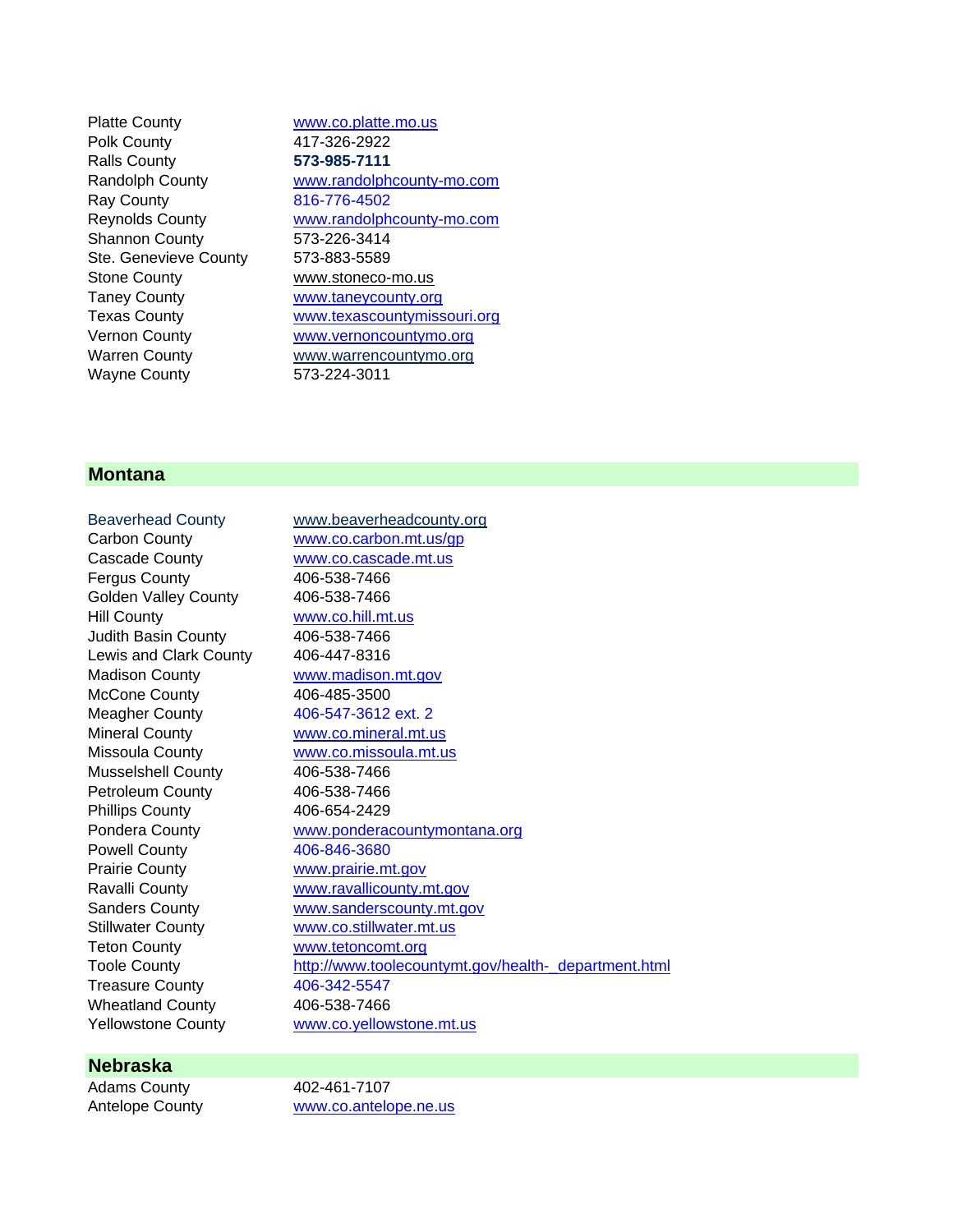Arthur County 308-764-2203 Banner County 308-436-5265 Buffalo County 308-234-0000 Burt County 402-374-2955 Butler County **www.butler.ne.us** Cass County www.cassne.org Clay County 402-762-3250 Dawes County 308-432-0100 Dixon County 402-755-5602 Douglas County 402-444-7025 Deuel County 308-874-3308 Fillmore County 402-759-4931 Garden County 308-772-3924 Greeley County 308-428-3625 Hall County 308-381-2754 Hamilton County 308-381-2754 Hayes County 308-286-3214 Jefferson County 402-729-6800 Keith County 308-726-2332 Loup County Www.nol.org/loup/ Morrill County 308-262-1760 Nemaha County 402-274-4213 Perkins County 308-352-4643 Rock County 402-684-3933 Saline County **402-821-2374** Sarpy County WWW.sarpy.com Saunders County 402-443-8101 Sheridan County 308-327-5650 Sherman County 308-745-0293 Thayer County 402-768-6693 Thomas County 308-645-2261

Boone County **www.co.boone.ne.us** Chase County www.chasecounty.com Cherry County www.co.cherry.ne.us/clerk.html Colfax County www.colfaxcounty.ne.gov Custer County www.co.custer.ne.us Franklin County www.co.franklin.ne.us Frontier County www.co.frontier.ne.us Gage County WWW.co.gage.ne.us Howard County www.howardcounty.ne.gov Johnson County www.co.johnson.ne.us Knox County www.co.knox.ne.us Lincoln County www.co.lincoln.ne.us Madison County www.co.madison.ne.us Merrick County **WWW.merrickcounty.ne.gov** Pawnee County **www.co.pawnee.ne.us** Red Willow County www.co.red-willow.ne.us Richardson County www.co.richardson.ne.us Seward County **WWW.Sewardconnect.org/cgov** Stanton County **WWW.CO.stanton.ne.us** Thurston County www.thurstoncountynebraska.us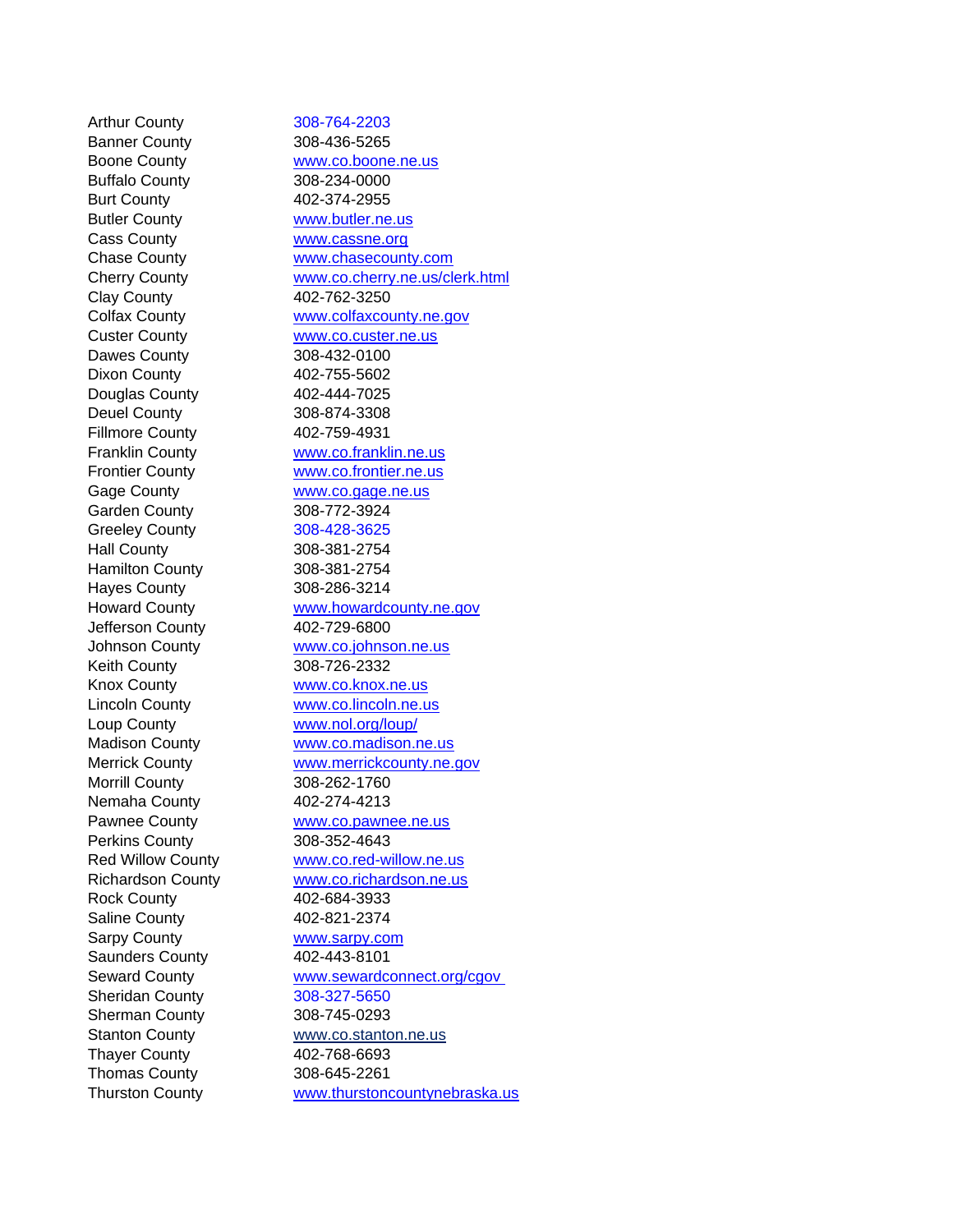Washington County 402-426-6822

Wayne County **http://waynecountyne.org** York County **lbyers@mainstaycomm.net** 

# **Nevada**

Carson City www.carson-city.nv.us Churchill County www.churchillcounty.org Clark County www.accessclarkcounty.com/depts/administrative\_services/Town\_Services/Pages Douglas County 775-782-9821 Elko County www.elkocountynv.net Esmeralda County www.accessesmeralda.com Eureka County www.co.eureka.nv.us Humboldt County **www.hcnv.us** Lincoln County 775-728-4477 Lyon County **www.lyon-county.org** Mineral County **www.mineralcountygovernment.com** Nye County www.nyecounty.net Pershing County **www.pershingcounty.net** Storey County WWW.storeycounty.org Washoe County **www.co.washoe.nv.us** White Pine County **www.whitepinecounty.net** 

# **New Hampshire**

| <b>Belknap County</b>      | 603-527-5400                |
|----------------------------|-----------------------------|
| <b>Carroll County</b>      | www.carrollcounty.nh.net    |
| <b>Cheshire County</b>     | www.co.cheshire.nh.us       |
| Coos County                | www.cooscountynh.us         |
| <b>Grafton County</b>      | www.graftoncountynh.us      |
| <b>Hillsborough County</b> | www.hillboroughcountynh.org |
| Merrimack County           | 603-796-2165                |
| <b>Rockingham County</b>   | www.co.rockingham.nh.us     |
| <b>Strafford County</b>    | www.co.strafford.nh.us      |
| <b>Sullivan County</b>     | www.sullivancountynh.gov    |
|                            |                             |

#### **New Jersey**

| <b>Atlantic County</b>   | www.aclink.org   |
|--------------------------|------------------|
| Bergen County            | $(201)$ 336-6292 |
| <b>Cumberland County</b> | 856-453-2160     |

#### **New Mexico**

| <b>Bernalillo County</b> | bdarrow@bernco.gov    |
|--------------------------|-----------------------|
| <b>Catron County</b>     | www.catroncounty.us   |
| <b>Colfax County</b>     | 505-445-9661          |
| Dona Ana County          | www.co.dona-ana.nm.us |
| <b>Grant County</b>      | www.grantcountynm.com |
| <b>Hidalgo County</b>    | www.hidalgocounty.org |
| <b>McKinley County</b>   | www.co.mckinley.nm.us |
| Mora County              | 505-387-5279          |
| <b>Otero County</b>      | http://co.otero.nm.us |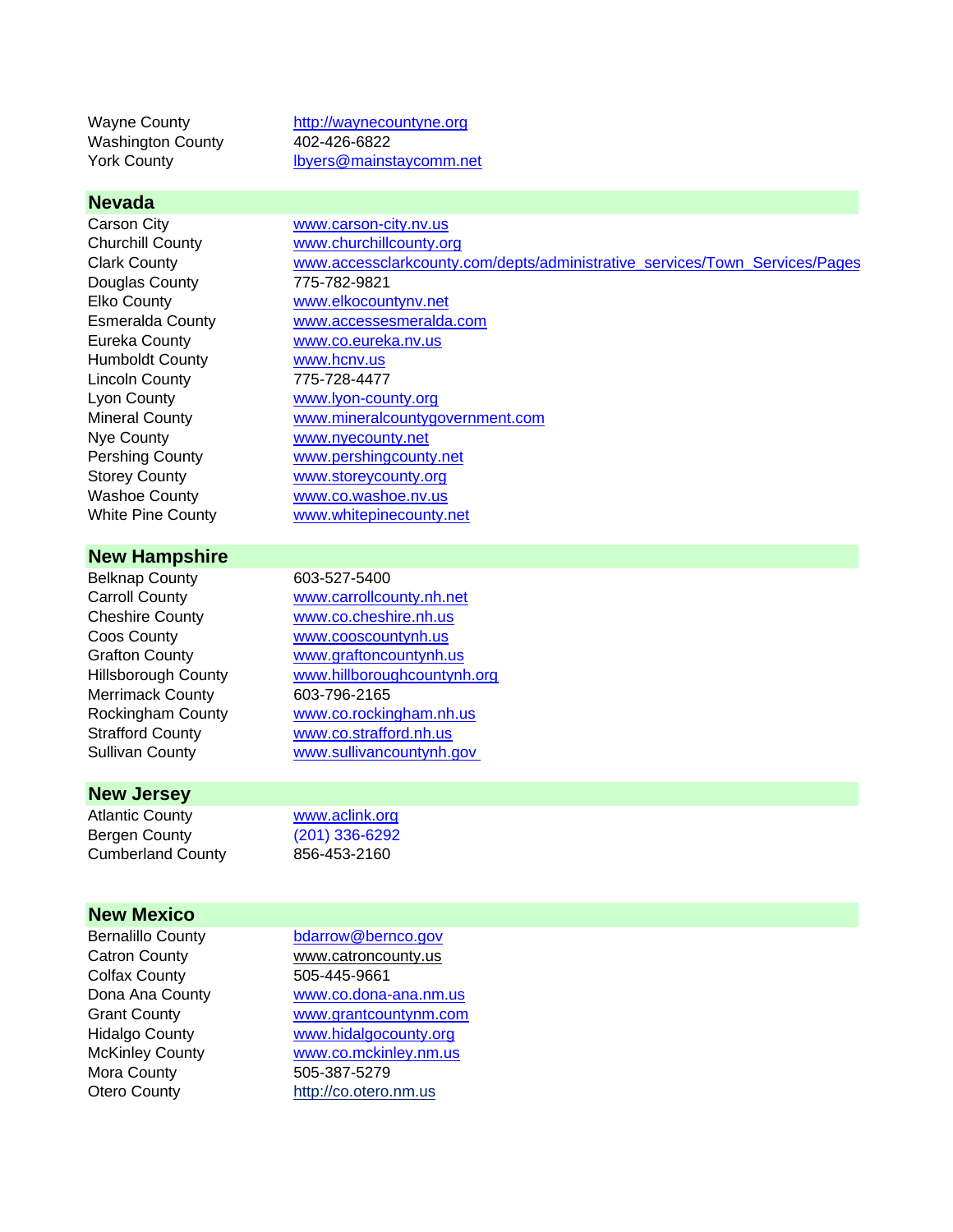Rio Arriba County www.rio-arriba.org San Miguel County 505-425-3181 Sierra County 505-894-3524 Torrance County 505-246-4756

Roosevelt County www.rooseveltcounty.com San Juan County www.co.san-jaun.nm.us Socorro County **WWW.CO.SOCOTTO.nm.us** Taos County Www.taoscounty.org

# **New York**

Dutchess County www.dutchessny.gov Essex County WWW.co.essex.ny.us Hamilton County **www.hamiltoncountypublichealth.org** Sullivan County 845-292-8770 ex: 4092

#### **North Carolina**

Bertie County **www.co.bertie.nc.us** Bladen County 910-862-6900 Buncombe County 828-250-4103 Burke County www.co.burke.nc.us Camden County 252-338-1919 Catawba County 828-695-5667 Clay County www.clayconc.com Dare County **WWW.darenc.com** Halifax County **www.halifaxnc.com** 

Alamance County www.alamance-nc.com Alexander County www.alexandercountync.gov Alleghany County www.alleghanycounty-nc.gov Anson County **www.co.anson.nc.us** Ashe County www.ashecountygov.com Brunswick County www.brunswickcountync.net Cabarrus County **www.cabarruscounty.us** Caldwell County www.co.caldwell.nc.us Carteret County www.carteretcountygov.org Chatham County www.chathamnc.org Cherokee County www.cherokeecounty-nc.gov Columbus County www.columbusco.org Craven County www.cravencounty.com Cumberland County **www.co.cumberland.nc.us** Currituck County www.currituckgovernment.com Davidson County www.davidson.nc.us Durham County www.durhamcountync.gov Edgecombe County www.edgecombecountync.gov Franklin County www.co.franklin.nc.us Gaston County www.co.gaston.nc.us Gates County www.gatescounty.govoffice2.com Graham County www.grahamcounty.org Granville County www.granvillecounty.org Guilford County www.co.guilford.nc.us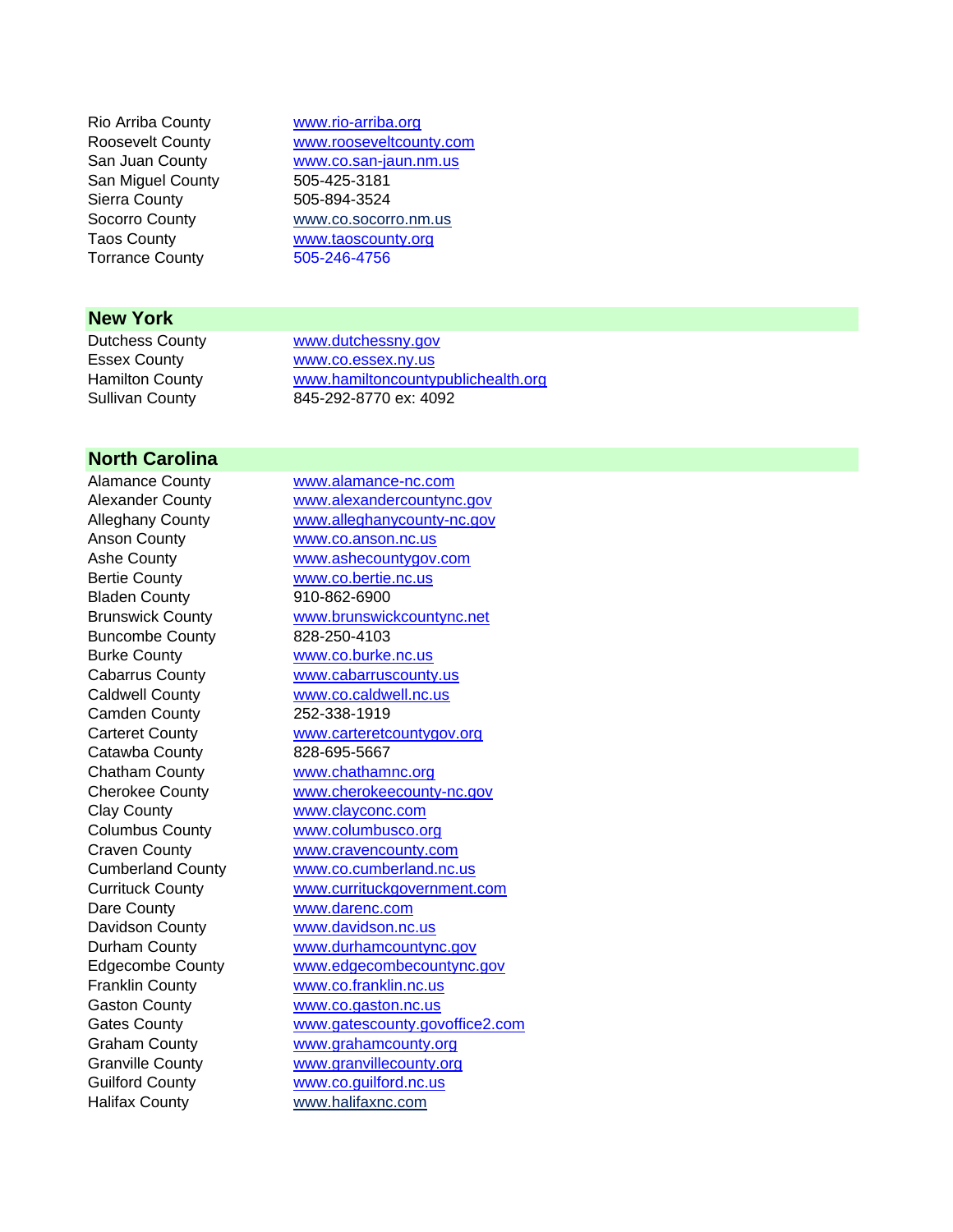Harnett County www.harnett.org Haywood County 252-358-7805 Hertford County www.co.hertford.nc.us Hoke County www.hokecounty.org Iredell County www.co.iredell.nc.us Jackson County www.jacksonnc.org Jones County www.co.jones.nc.us Lenoir County **www.co.lenoir.nc.us** Macon County **www.maconnc.org** Nash County www.co.nash.nc.us New Hanover www.nhcgov.com Onslow County **co.onslow.nc.us** Orange County www.co.orange.nc.us Pitt County **WWW.pittcountync.gov** Stanly County **WWW.CO.stanly.nc.us** Surry County **WWW.CO.SURTY.nc.us** Swain County 828-488-6129 Union County 704-283-3869 Vance County www.vancecounty.org Wake County **WARE WARE COUNTY** WWW.wakegov.com Washington County **www.washconc.org** Watauga County 828-265-8090 Wayne County **www.waynegov.com** Wilson County **www.wilson-co.com** 

Henderson County brantley@hendersoncountync.org Lee County **WWW.IEECOUNTYNC.COM** Martin County **WARK** www.martincountyncgov.com McDowell County www.mcdowellgov.com Mitchell County www.mitchellcounty.org Northampton County www.northamptonnc.com Pasquotank County www.co.pasquotank.nc.us Pender County **www.pender-county.com** Person County **www.personcounty.net** Perquimans County **www.perquimanscountync.gov** Randolph County **www.co.randolph.nc.us** Robeson County **www.co.robeson.nc.us** Rockingham County **www.co.rockingham.nc.us** Rowan County **WWW.rowancountync.gov/meds** Rutherford County www.rutherfordcountync.gov Scotland County **www.scotlandcounty.org** Transylvania County **www.transylvaniacounty.org** Warren County **www.warrencountync.com** Yadkin County www.yadkincountync.gov Yancey County **WWW.yanceycountync.gov** 

# **North Dakota**

| Adams County    | 701-567-4363  |
|-----------------|---------------|
| Burleigh County | kglatt@nd.gov |
| Griggs County   | 701-797-3117  |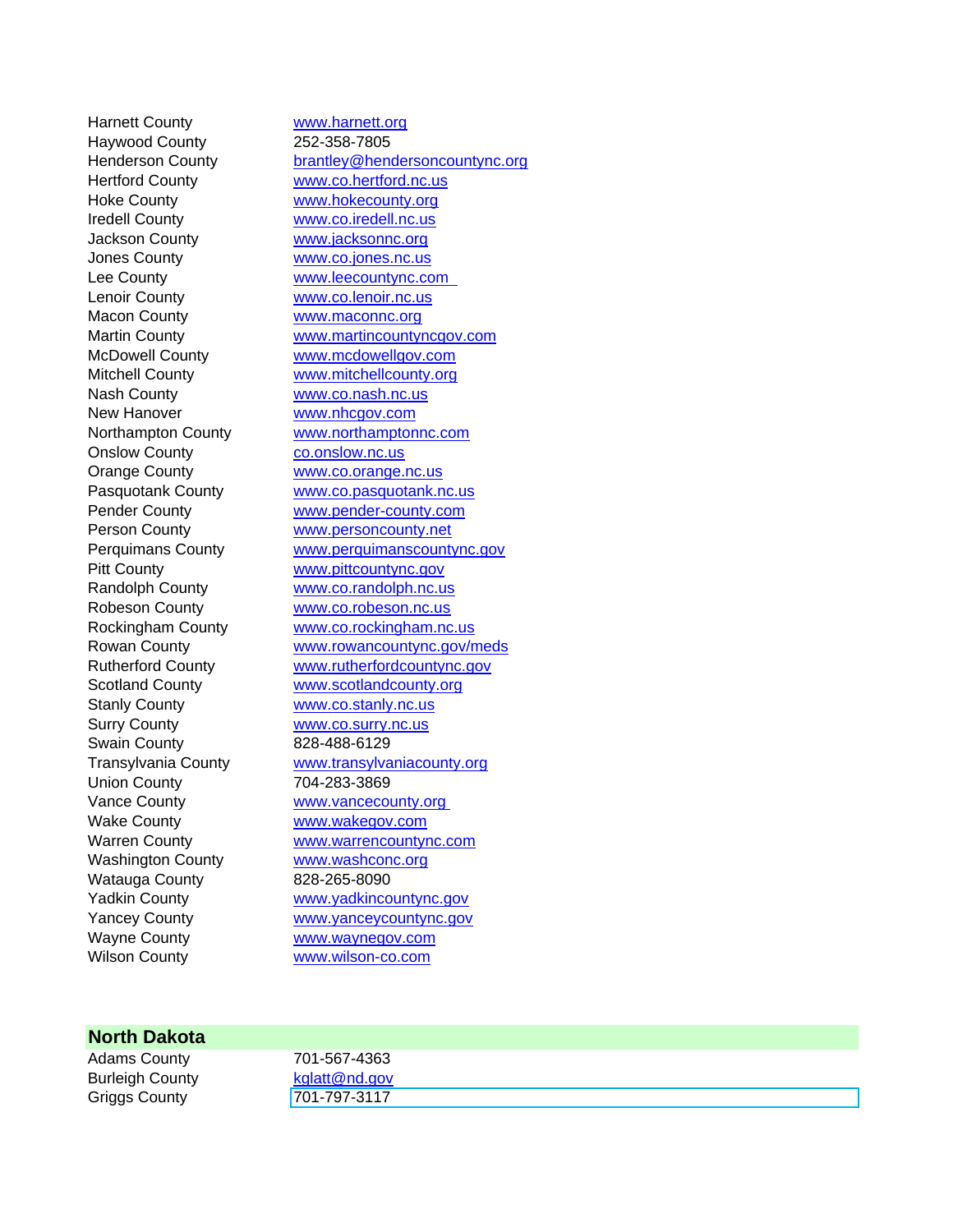McKenzie County Www.4eyes.net Morton County 701-667-3300 Slope County 701-879-6272 Towner County 701-968-4340 Walsh County **701-352-5111** 

Pierce County 701-776-5225 ext. 2100 Ramsey County www.co.ramsey.nd.us Rolette County **www.rolettecounty.com** Sargent County www.co.sargent.nd.us Sheridan County www.co.sheridan.nd.us Steele County **www.steelecountynd.com** Ward County **WWW.CO.ward.nd.us** 

# **Ohio**

Clark County www.clarkdjfs.org Galia County www.gallianet.net Logan County www.co.logan.oh.us Lorain County www.loraincounty.us Montgomery County **www.mcohio.org** Ottawa County www.co.ottawa.oh.us Preble County WWW.pccoaoh.com Sandusky County 419-334-6108 Scioto County 740-353-9450 Union County **www.co.union.oh.us** Wood County **www.co.wood-oh.us** 

Ashland County www.ashlandcounty.org Athens County www.athenscountygovernment.com/drugcard Belmont County www.belmontcountyohio.org Brown County www.browncountyohio.gov Carroll County www.carrollcountyohio.us Cuyahoga County www.cuyahogacounty.us Defiance County **www.defiance-county.com** Franklin County www.co.franklin.oh.us/ Fulton County www.fultoncountyoh.com Geauga County www.co.geauga.oh.us/default.aspx Hamilton County www.hamiltoncountyohio.gov Highland County www.co.highland.oh.us Hocking County www.co.hocking.oh.us Jackson County www.jacksoncountygovernment.org Lake County **WWW.lakecountyohio.org** Meigs County www.meigscountyohio.com/discount.htm Morrow County **www.morrowcounty.info** Portage County www.co.portage.oh.us Trumbull County www.humanresources.co.trumbull.oh.us Washington County **WASHINGTONG WWW.washingtongov.org** Williams County **Williams.oh.us** 

#### **Oklahoma**

Alfalfa County 580-596-2392

Blaine County 580-623-5890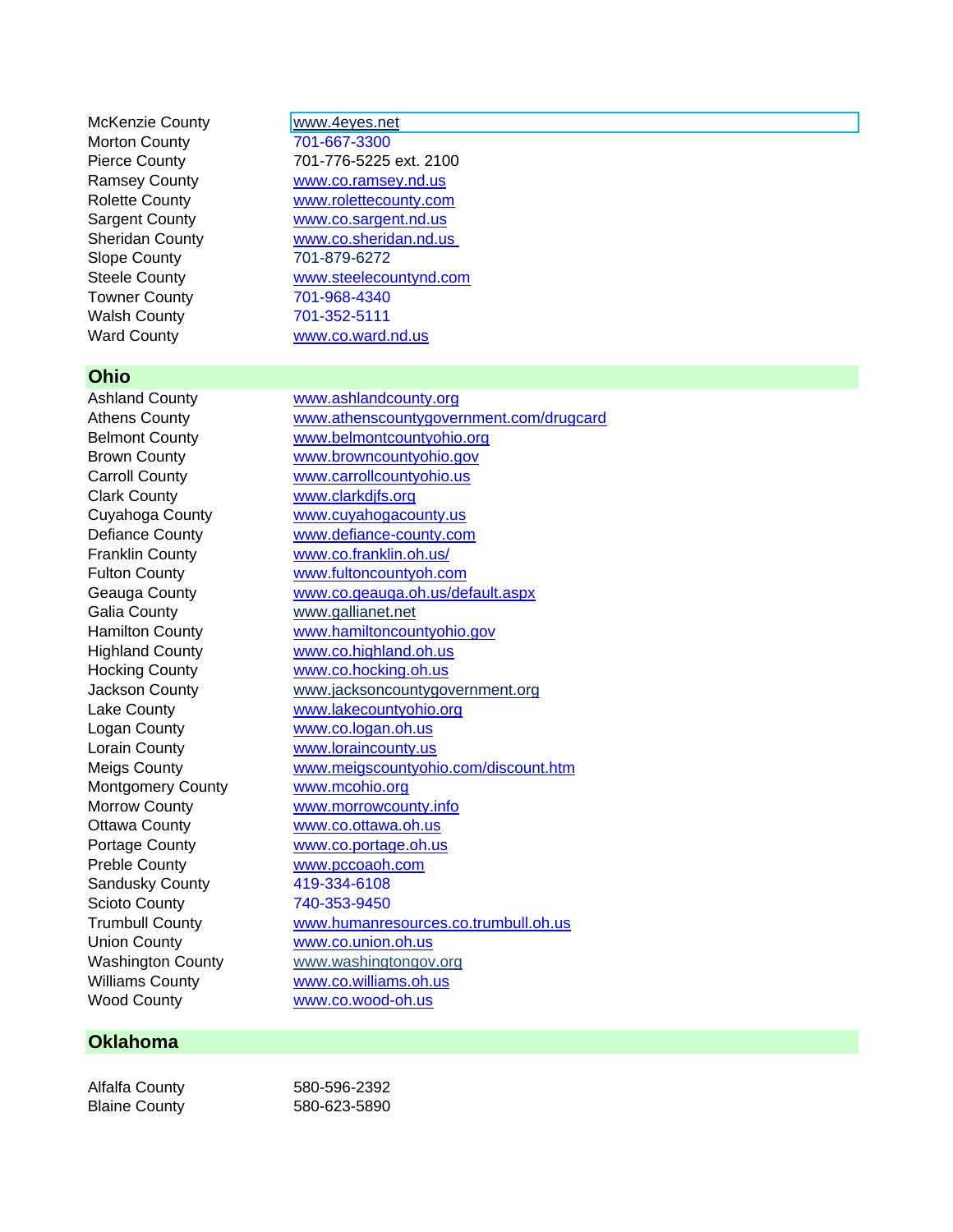Beaver County 580-625-3418 Delaware County 918-253-4432 Ellis County 580-885-7766 Harmon County 580-688-3518 Haskell County 918-967-4333 Jefferson County 580-228-2241 Latimer County 918-465-4000 McClain County 405-527-3117 Muskogee County 918-682-2169 Noble County 580-336-2771 Nowata County 918-273-0175 Osage County 800-259-1570 Ottawa County 918-542-9408 Pawnee County 918-762-3741 Pittsburg County 918-423-1338 Pontotoc County 580-332-8977 Sequoyah County 918-775-5539 Stephens County 580-255-1542 Washita County 580-832-2284

Beckham County www.beckham.okcounties.org Creek County www.creekcountyonline.com Grant County www.grantdistrict2.com Kay County **Counting Courthouse.kay.ok.us/home.html** Love County www.love.okcounties.org Mayes County **WWW.mayes.okcounties.org** Payne County Www.paynecounty.org Roger Mills County rmcomish@dobsonteleco.com Rogers County WWW.rogerscounty.org Tulsa County www.tulsacounty.org Wagoner County **WAGONET WWW.wagonercounty.ok.gov** 

# **Oregon**

Columbia County www.co.columbia.or.us Coos County 541-396-3121 Linn County www.co.linn.or.us Polk County **www.co.polk.or.us** 

Curry County www.co.curry.or.us Douglas County www.co.douglas.or.us Hood River County www.co.hood-river.or.us Jackson County **www.jacksoncounty.org** Lake County **WWW.lakecountyor.org** Malheur County **WWW.malheurco.org** Tillamook County www.co.tillamook.or.us Umatilla County www.co.umatilla.or.us Union County **www.union-county.org** Wallowa County **WALLOWA WWW.CO.Wallowa.or.us** Yamhill County www.co.yamhill.or.us

# **Pennsylvania**

Adams County WWW.adamscounty.us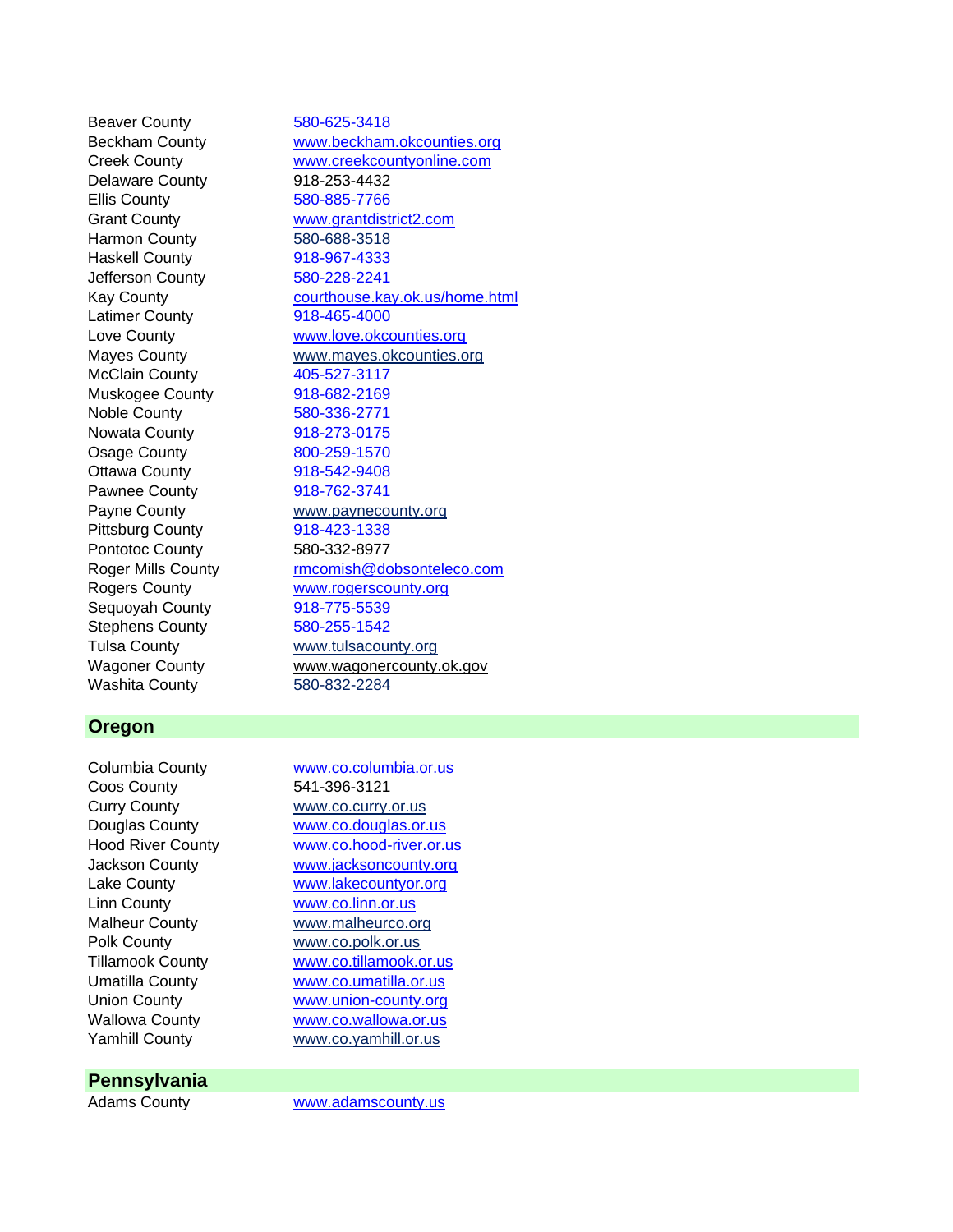Allegheny County www.AlleghenyCounty.us Berks County **co.berks.pa.us** Butler County www.co.butler.pa.us Chester County **www.chesco.org** Clearfield County www.clearfieldco.org Columbia County www.columbiapa.org Elk County www.co.elk.pa.us Fulton County 717-485-3691 Lebanon County **www.lebcounty.org** Mifflin County www.co.mifflin.pa.us Montour County 570-271-3028 Perry County WWW.perryco.org Union County **www.unionco.org** Juanita County www.co.juanita.pa.us Lycoming County mtoon@lyco.org Pike County **WWW.CO.pikepa.org** Wayne County **WWW.CO.wayne.pa.us** Wyoming County **WWW.WYCOPA.org** 

Armstrong County www.co.armstrong.pa.us/nacoprescriptioncard.htm Beaver County www.beavercountypa.gov Bedford County www.bedfordcountypa.org Bradford County www.bradfordcountypa.org Cambria County www.co.cambria.pa.us Centre County www.co.centre.pa.us/rx Clarion County www.co.clarion.pa.us Dauphin County **www.dauphincounty.org** Erie County www.eriecountygov.org Green County www.co.greene.pa.net Forest County www.forestcounty.com Franklin County **igguirre@co.franklin.pa.us** Lancaster County **www.co.lancaster.pa.us** Lawrence County www.co.lawrence.pa.us Lehigh County **www.lehighcounty.org** McKean County **www.mckeancountypa.org** Mercer County **www.mcc.co.mercer.pa.us** Monroe County **www.co.monroe.pa.us** Northampton County www.northamptoncounty.org Potter County 814-274-8290 Ext# 206 Sullivan County www.sullivancounty-pa.us Jefferson County www.jeffersoncountypa.com Lehigh County **WWW.lehighcounty.org** Somerset County www.co.somerset.pa.us Tioga County www.tiogacountypa.us Venango County www.co.venango.pa.us Warren County **WWW.warren-county.net** Westmoreland County www.co.westmoreland.pa.us Washington County **www.co.washington.pa.us** 

#### **South Carolina**

Allendale County www.allendalecounty.com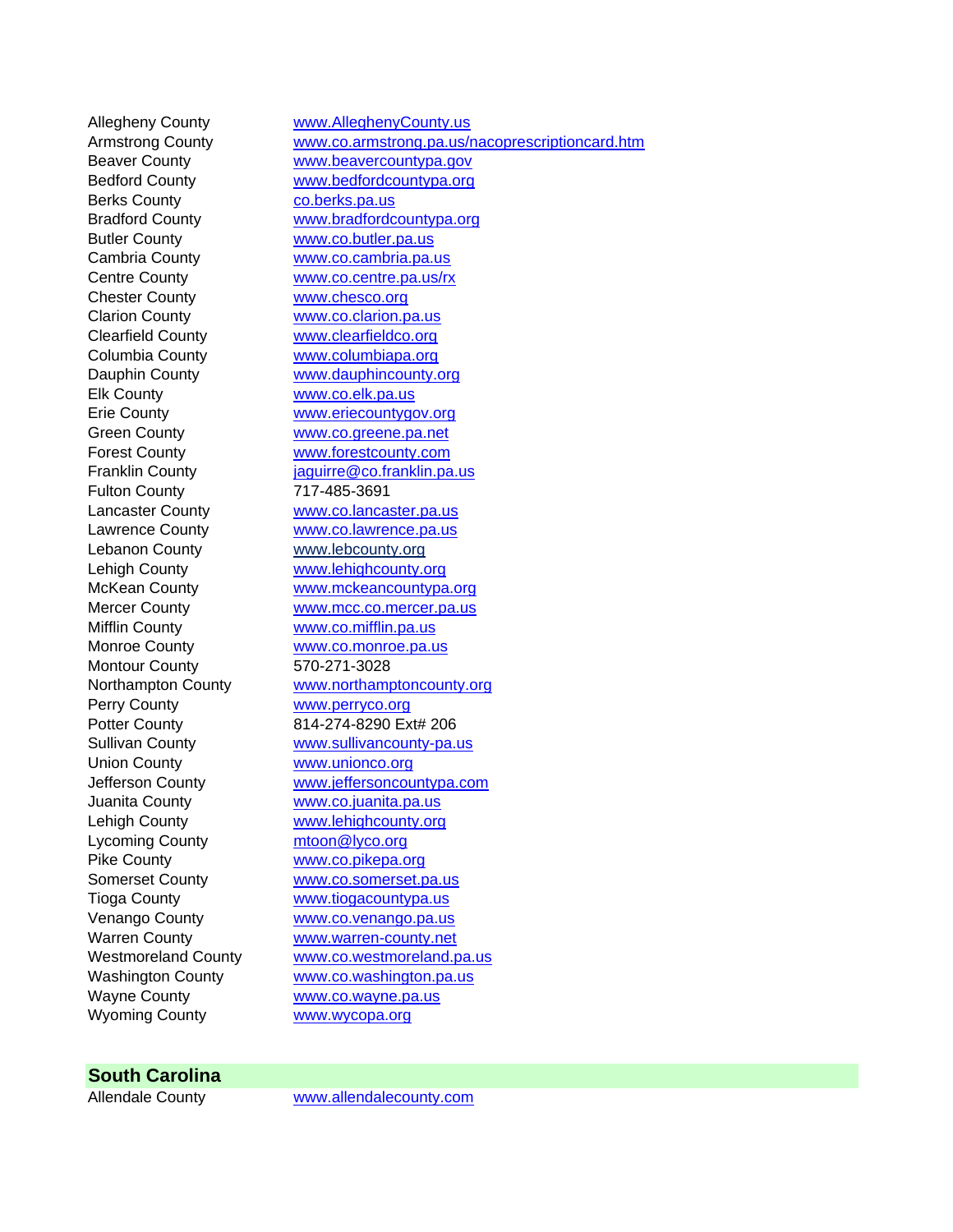Bamberg County www.bambergcountysc.gov Beaufort County www.bcgov.net Berkeley County www.co.berkeley.sc.us Calhoun County 803-655-7869 Chesterfield County 843-623-2535 Darlington County www.darcosc.com Fairfield County 803-635-1415 Horry County www.horrycounty.org Kershaw County 803-425-1500 Marion County 843-423-3904 Oconee County www.oconeesc.com Williamsburg County www.williamsburgsc.com

Barnwell County www.barnwellcounty.sc.gov Clarendon County www.clarendoncounty.sc.gov Dorchester County www.dorchestercounty.net Florence County www.florenceco.org/HumanResources Georgetown County www.georgetowncountysc.org Greenville County www.greenvillecounty.org Greenwood County www.co.greenwood.sc.us Hampton County www.hamptoncountysc.org Jasper County www.jaspercountysc.com Lancaster County **www.lancastercountysc.net** Laurens County www.laurenscountysc.org Newberry County www.newberrycounty.net Orangeburg County www.orangeburgcountysc.org Richland County www.richlandonline.com/departments/Heatlth/DrugPrescriptionCard.asp Sumter County **WWW.Sumtercountysc.org** Union County **WWW.countyofunion.com** 

#### **South Dakota**

Aurora County 605-942-7752 Bennett County 605-685-6931 Bon Homme County 605-589-4212 Brown County www.brown.sd.us Buffalo County 605-293-3217 Clark County 605-532-5921 Codington County 605-882-6286 Corson County 605-273-4229 Davison County 605-995-8608 Day County 605-345-9500 Edmunds County 605-426-6762 Fall River County 605-745-5130 Faulk County 605-598-6224 Grant County 605-432-6571 Gregory County 605-775-2664 Haakon County 605-859-2800

Beadle County www.beadlecounty.org Brookings County **www.brookingscountysd.gov** Brule County www.brulecounty.org Campbell County campbellcommission@yahoo.com Custer County **www.custercountysd.com**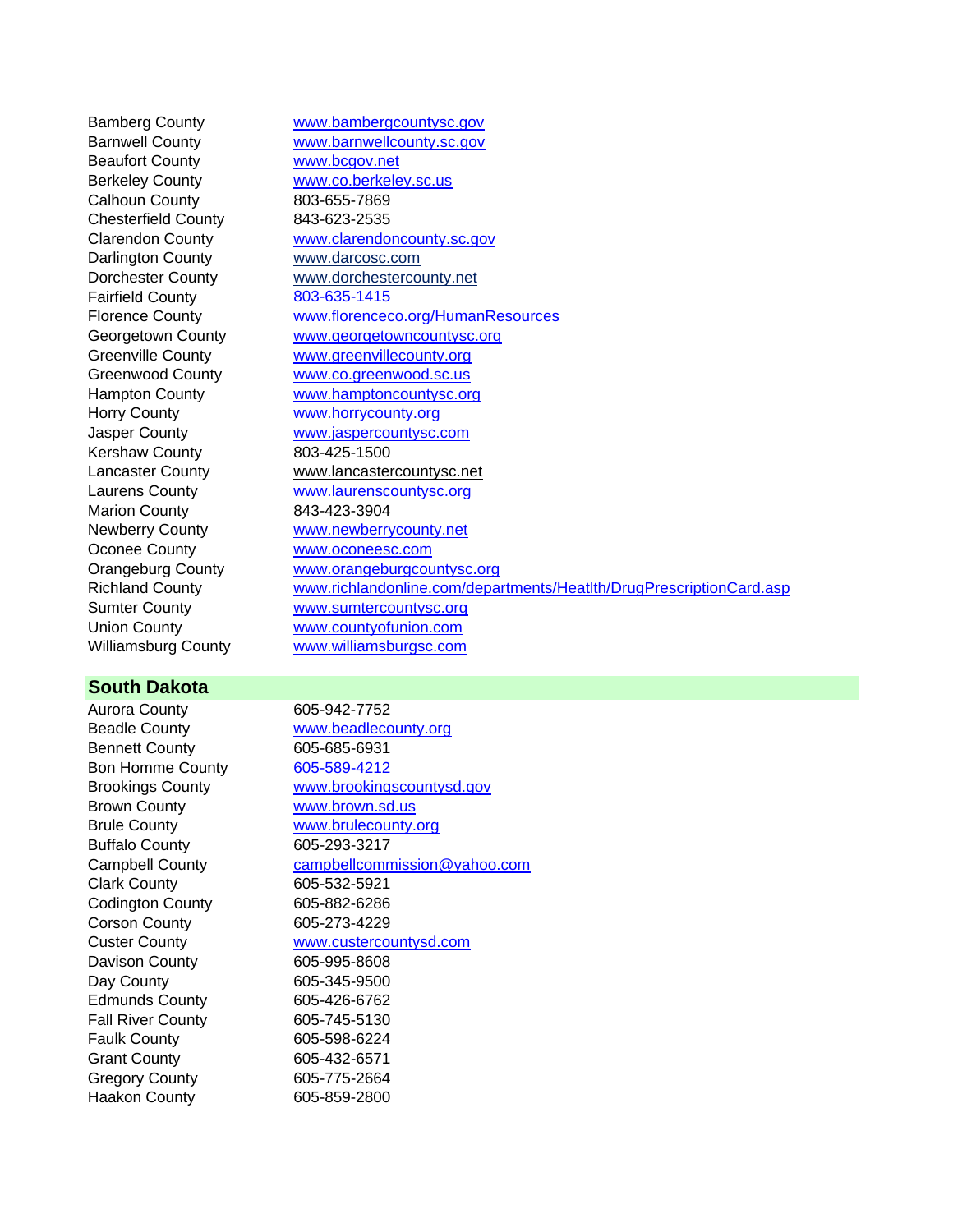Hamlin County 605-783-3201 Hanson County 605-239-4714 Hyde County 605-852-2519 Jackson County 605-837-2422 Kingsbury County 605-854-3832 Lake County 605-256-5309 Marshall County 605-448-2401 McPherson County 605-439-3314 Miner County 605-772-4671 Perkins County 605-244-5624 Potter County 605-765-9408 Tripp County 605-842-3727 Ziebach County 605-365-5157

# **Tennessee**

Bradley County www.bradleyco.net Hamilton County www.hamiltontn.gov Lauderdale County 731-635-3500 Lewis County 931-796-3378 McNairy County 731-645-3472 Obion County 731-885-9611 Putnam County 931-520-8733

Hughes County www.hughescounty.org Lincoln County www.lincolncountysd.org Lyman County **WWW.lymancounty.org** Meade County www.meadecounty.org Moody County **www.moodycounty.net** Pennington County www.co.pennington.sd.us Spink County **WWW.Spinkcountysd.org** Sully County **www.sullycounty.net** 

Anderson County Www.andersontn.org Carter County www.cartercountytn.com Grainger County www.graingertn.com Hickman County www.hickmanco.com/hickmanrx Jefferson County www.jeffersoncountytn.gov Lincoln County www.vallnet.com/lincolncounty Marshall County www.marshallcountytn.com Scott County **www.scottcounty.com** Washington County **www.washingtoncountytn.com** White County **WARE WWW.Sparta-chamber.net** Williamson County www.williamsoncounty-tn.gov/ResidentRx

# **Texas**

Andrews County www.co.andrews.tx.us

Aransas County www.aransascounty.org Archer County **www.co.archer.tx.us** Austin County www.austincounty.com Bailey County www.co.bailey.tx.us Bandera County www.banderacounty.org Bastrop County WWW.co.bastrop.tx.us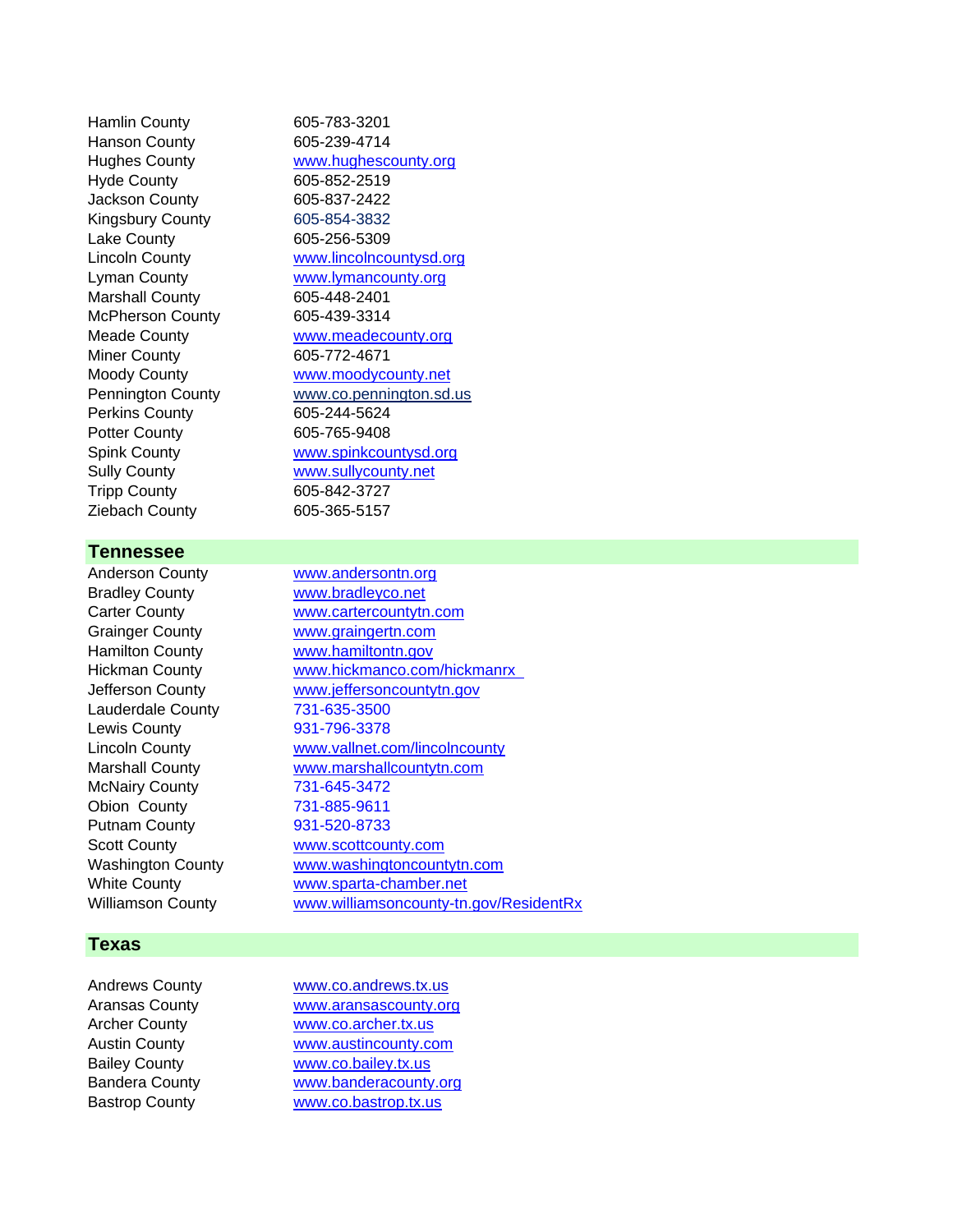Bell County www.bellcountytx.com Bexar County Www.bexar.org Borden County 806-756-4391 Brazos County www.co.brazos.tx.us Briscoe County **www.co.briscoe.tx.us** Caldwell County 512-398-1808 Camp County www.co.camp.tx.us Carson County www.co.carson.tx.us Comal County www.co.comal.tx.us Cooke County www.co.cooke.tx.us Falls County 254-883-1426 Fannin County www.co.fannin.tx.us Franklin County www.co.franklin.tx.us Gaines County 432-758-5411 x221 Gray County 806-665-3109 Harris County www.hctx.net Hartley County www.co.hartley.tx.us Hays County www.co.hays.tx.us Hockley County www.co.hockley.tx.us Houston County 936-544-3255 Hunt County www.huntcounty.net Jackson County www.co.jackson.tx.us Kleberg County www.co.kleberg.tx.us

Burleson County co\_judge@burlesoncounty.org Burnet County www.burnetcountytexas.org Callahan County www.callahancounty.org Calhoun County www.tisd.net/~calhoun Coleman County www.co.coleman.tx.us Collin County www.collincountytx.gov Collingsworth County www.co.collingsworth.tx.us Concho County www.conchocounty.org Coryell County www.coryellcounty.org Dallas County www.dallascounty.org Dawson County **www.co.dawson.tx.us/ips/cms** Denton County **www.dentoncounty.com** Eastland County www.county.eastlandtexas.com Fort Bend County www.co.fort-bend.tx.us Gillespie County **www.gillespiecounty.org** Goliad County http://co.goliad.tx.us/ips/cms Gonzales County www.co.gonzales.tx.us Grimes County http://www.co.grimes.tx.us/ips/cms Guadalupe County www.co.guadalupe.tx.us Hamilton County www.co.hamilton.tx.us Hansford County www.co.hansford.tx.us Henderson County **www.co.henderson.tx.us** Hopkins County www.hopkinscountytx.org Hutchinson County www.co.hutchinson.tx.us Irion County leon.standard@co.irion.tx.us Jasper County www.co.jasper.tx.us/ips/cms Karnes County www.karnescounty.org Kaufman County www.kaufmancounty.net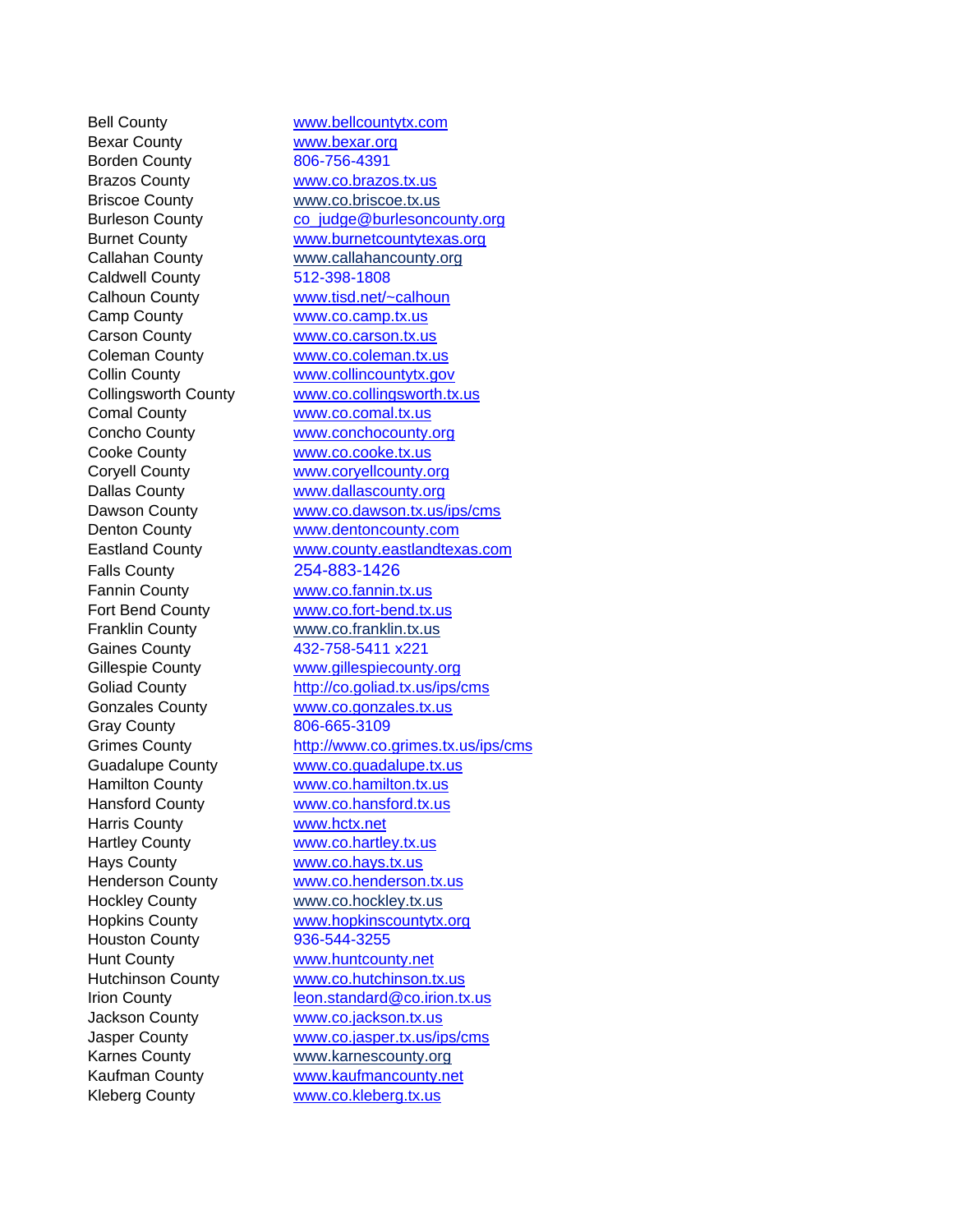Lampasas County 512-556-8271 ext. 301 Lavaca County www.co.lavaca.tx.us Leon County **WWW.co.leon.tx.us** Liberty County **WWW.CO.liberty.tx.us** Lipscomb County www.co.lipscomb.tx.us Llano County 325-247-7730 Madison County www.co.madison.tx.us McCulloch County 325-597-0733 x4 Montgomery County **www.mchd-tx.org** Moore County 806-935-2019 Marion County **www.co.marion.tx.us** Mason County 325-347-5556 Navarro County www.co.navarro.tx.us Nueces County www.co.nueces.tx.us Ochiltree County 806-435-8031 Oldham County www.co.oldham.tx.us Panola County www.co.panola.tx.us Real County Www.co.real.tx.us Red River County 903-427-2680 Refugio County www.co.refugio.tx.us Runnels County www.co.runnels.tx.us Rusk County www.co.rusk.tx.us Sabine County **409-787-2210** Stephens County www.stephens.co.tx.us Sterling County **www.co.sterling.tx.us** Sutton County 325-387-2111 Tarrant County 817-531-5620 Throckmorton County 940-849-3081 Victoria County www.vctx.org Walker County **WALKER WWW.CO.walker.tx.us** Williamson County **www.wilco.org** Wilson County **www.co.wilson.tx.us** Wise County **Wise County www.co.wise.tx.us** Yoakum County www.co.yoakum.tx.us Young County www.co.young.tx.us

Limestone County www.co.limestone.tx.us/ips/cms McLennan County **www.co.mclennan.tx.us** Montague County www.co.montague.tx.us Morris County **Shanna.fuguay@co.morris.tx.us** Palo Pinto County **www.co.palo-pinto.tx.us** Rockwall County www.rockwallcountytexas.com San Augustine County www.co.san-augustine.tx.us San Jacinto County www.co.sna-jacinto.tx.us/lips/cms Scurry County WWW.co.scurry.tx.us/ips/cms Shackelford County www.shackelfordcountytexas.com Smith County www.smith-county.com Tom Green County www.co.tom-green.tx.us Trinity County www.co.trinity.tx.us/ips/cms Upshur County www.countyofupshur.com Val Verde County www.valverdecounty.org Webb County **www.webbcountytx.gov**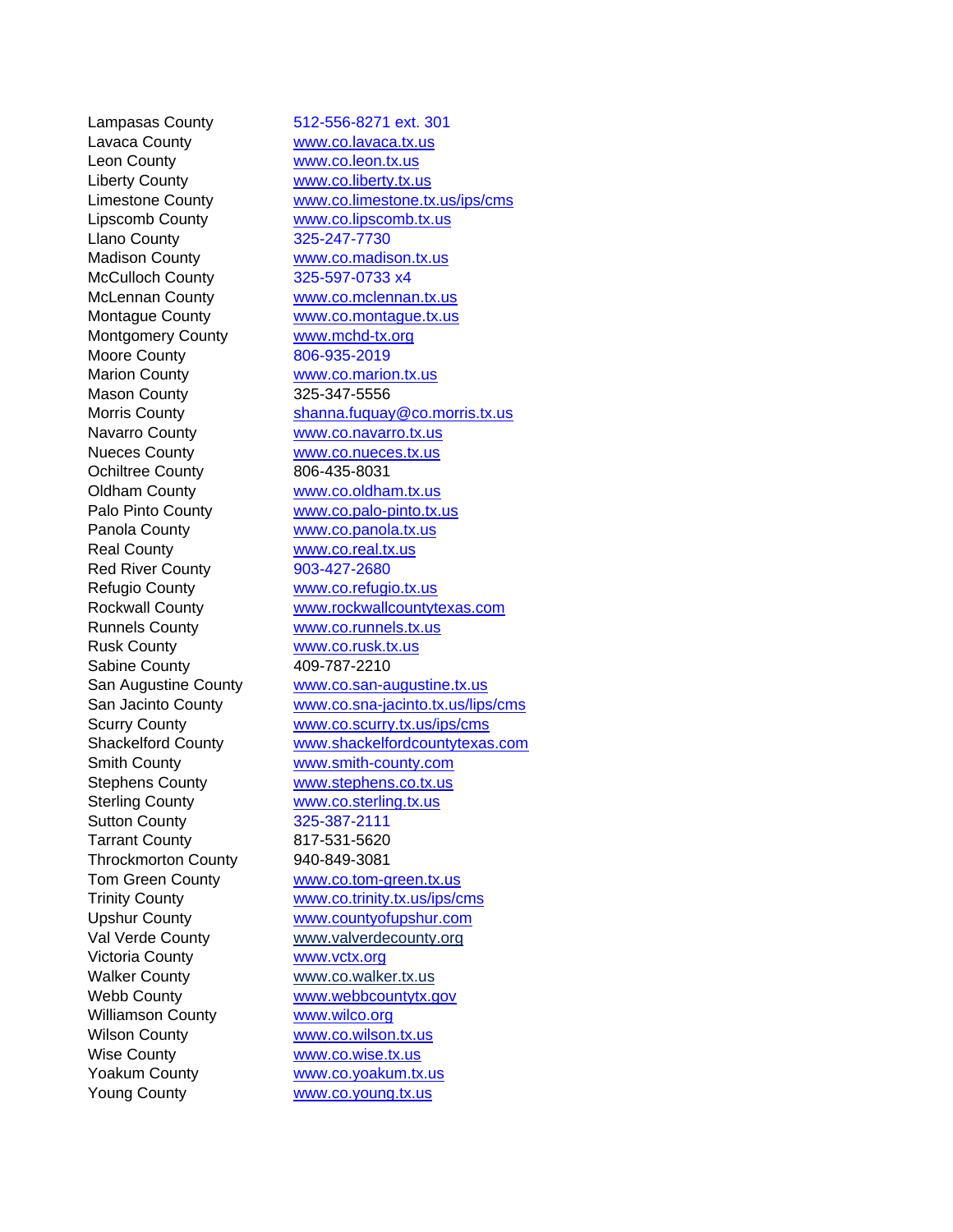#### Zapata County www.zapatausa.com

#### **Utah**

Cache County 435-716-7167 Grand County 435-259-1378 Iron County WWW.ironcounty.net Juab County www.co.juab.ut.us Piute County **www.piute.org** Rich County www.richcounty.org Sanpete County WWW.sanpete.com Sevier County www.sevierutah.net Utah County www.co.utah.ut.us Weber County **www.co.weber.ut.us** 

#### **Virginia**

Accomack County 757-787-5700 Albemarle County www.albemarle.org Bland County www.bland.org Caroline County 804-633-5380 Dinwiddie County www.dinwiddieva.us Floyd County www.floydcova.org Giles County, www.gilescounty.org Isle Of Wright www.iwus.net James City County **www.jccegov.com** 

Box Elder County www.boxeldercounty.org Davis County www.daviscountyutah.gov/pdc Daggett County www.daggettcounty.org San Juan County **www.sanjuancounty.org** Summit County www.co.summit.ut.us Tooele County www.co.tooele.ut.us Uintah County www.co.uintah.ut.us Wasatch County **www.co.wasatch.ut.us** Washington County www.washco.utah.gov/rxcard

Augusta County www.co.augusta.va.us Brunswick County **www.brunswickco.com** Buckingham County www.buckinghamcountyva.org Campbell County www.co.campbell.va.us Carroll County **www.carrollcountyva.org** Charles City County www.co.charles-city.va.us Clarke County www.clarkecounty.gov Culpeper County www.culpepercounty.gov Cumberland County www.cumberlandcounty.virginia.gov Dickenson County www.dickensoncounty.org Essex County WWW.essex-virginia.org Fluvanna County www.co.fluvanna.va.us Franklin County www.franklincountyva.org Frederick County www.co.frederick.va.us Gloucester County www.gloucesterva.info Goochland County www.co.goochland.va.us Grayson County www.graysoncountyva.com Hanover County www.co.hanover.va.us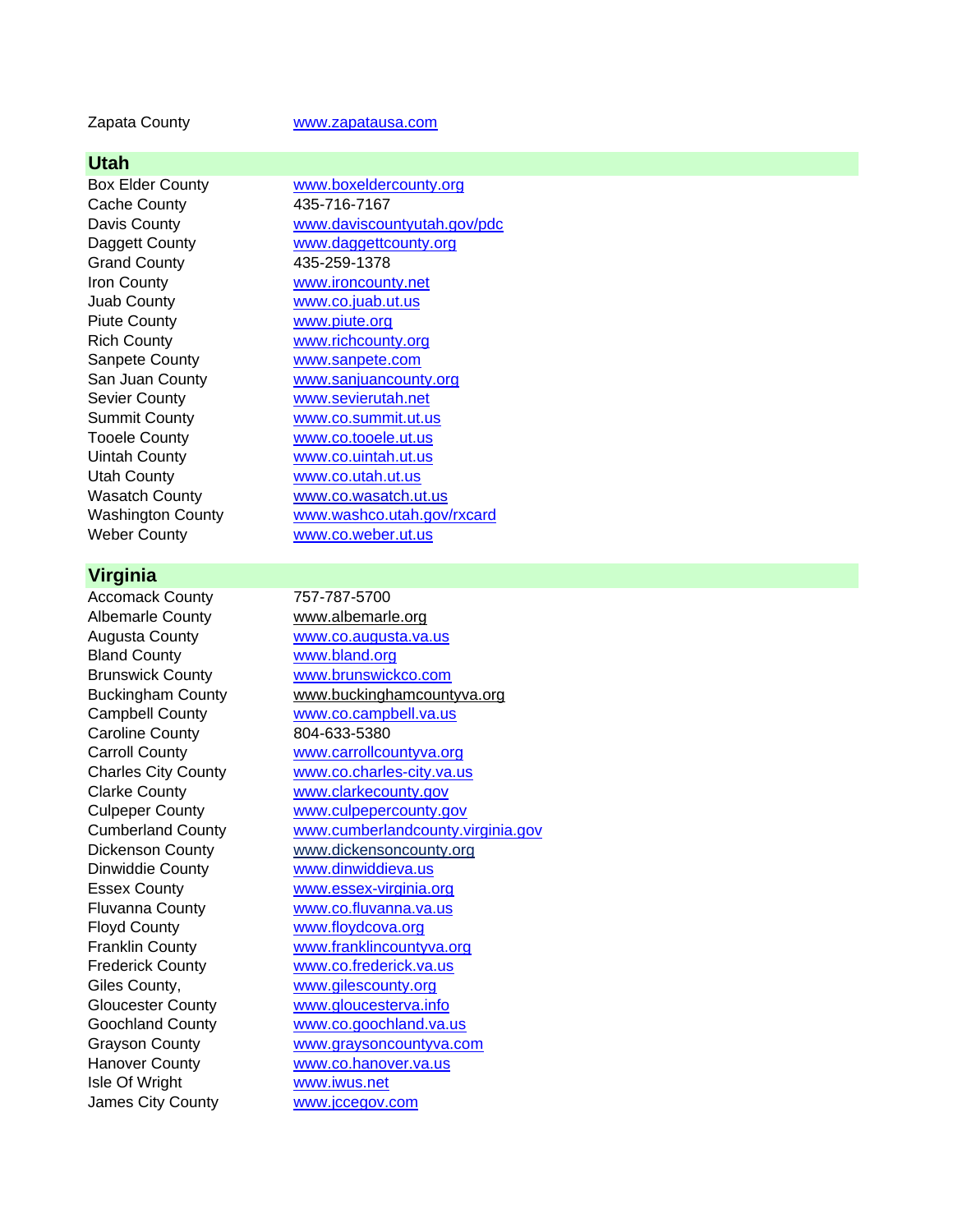King and Queen County www.kingandqueenco.net King George County www.king-george.va.us Lancaster County www.lancova.com Lee County **WWW.leecova.org** Loudoun County www.loudoun.gov Louisa County www.LouisaCounty.com Lunenburg County 434-696-2142 Mathews County www.co.mathews.va.us New Kent County **WWW.CO.new-kent.va.us** Nelson County www.nelsoncounty.com Nottoway County www.nottoway.org Orange County 540-672-3313 Patrick County www.co.patrick.va.us Prince George County 804-722-8600 Prince William County www.pwcgov.org Pulaski County **www.pulaskicounty.org** Richmond County www.richmond.va.us Rockingham County 540-564-2740 Stafford County **www.co.stafford.va.us** Spotsylvania County www.spotsylvania.va.us Washington County **www.washcova.com** Wise County **Wise County Wise County** www.wisecounty.org Wythe County **www.wytheco.org** York County www.yorkcounty.gov/comser/rxcard

King William County www.kingwilliamcounty.us Montgomery County www.montgomerycountyva.gov Northampton County www.co.northampton.va.us Northumberland County www.co.northumberland.va.us Page County **WWW.pagecounty.virginia.gov** Rockbridge County www.co.rockbridge.va.us Southampton County www.southamptoncounty.org Surry County www.surrycounty.govoffice2.com Sussex County http://sussexcounty.govoffice.com Warren County **WARED WWW.warrencountyva.net** Westmoreland County www.westmoreland-county.org

# **Washington**

Clallam County www.clallam.net Kitsap County **www.kitsapgov.com** Snohomish County 425-388-3494 Whatcom County **www.whatcomcounty.us** 

Clark County www.clark.wa.gov/health/index.html Douglas County **www.douglascountywa.net** Garfield County www.co.garfield.wa.us Jefferson County www.co.jefferson.wa.us Okanogan County **www.okanogancounty.org** Pacific County **www.co.pacific.wa.us** Pend Oreille County www.pendoreilleco.org Skagit County **www.skagitcounty.net** Skamania County www.skamaniacounty.org Walla Walla County www.co.walla-walla.wa.us/departments/health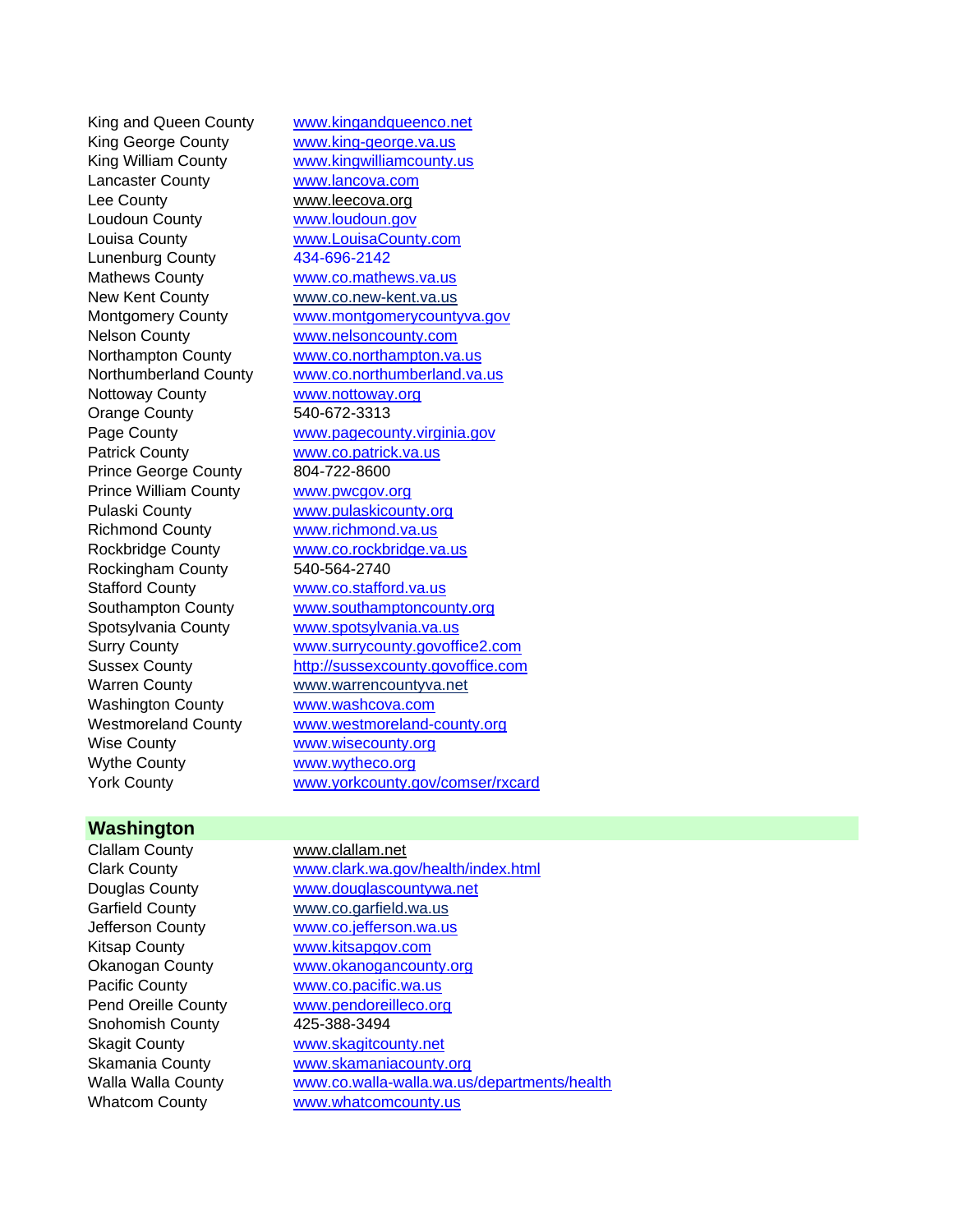#### **Wisconsin**

Adams County www.co.adams.wi.us Ashland County www.co.ashland.wi.us Barron County www.co.barron.wi.us Bayfield County **www.bayfieldcounty.org** Brown County www.co.brown.wi.us Calumet County www.co.calumet.wi.us Clark County www.co.clark.wi.us Columbia County www.co.columbia.wi.us Dodge County **www.co.dodge.wi.us** Door County **www.co.door.wi.gov** Douglas County www.douglascountywi.org Dunn County **www.co.dunn.wi.us** Eau Claire County www.co.eau-claire.wi.us Florence County www.florencewisconsin.com Forest County WWW.co.forest.wi.gov Jackson County 715-284-0216 Jefferson County www.co.jefferson.wi.us Kenosha County www.co.kenosha.wi.us Kewaunee County www.kewauneeco.org La Crosse County **www.co.la-crosse.wi.us** Langlade County www.co.langlade.wi.us Lincoln County www.co.lincoln.wi.us Marathon County 715-261-1401 Marinette County www.marinettecounty.com Marquette County **www.co.marquette.wi.us** Milwaukee County **www.county.milwaukee.gov** Oconto County www.co.oconto.wi.us Oneida County www.co.oneida.wi.gov Outagamie County www.co.outagamie.wi.us Ozaukee County http://www.co.ozaukee.wi.us/NACO/ Pierce County **www.co.pierce.wi.us** Portage County www.co.portage.wi.us Price County **WWW.CO.price.wi.us** Racine County **WWW.racineco.com** Rock County www.co.rock.wi.us Saint Croix County www.co.saint-croix.wi.us Sawyer County WWW.sawyercountygov.org Shawano County www.co.shawano.wi.us Sheboygan County www.co.sheboygan.wi.us Taylor County www.co.taylor.wi.us Vernon County www.vernoncounty.org Waukesha County **www.waukeshacounty.gov** Waupaca County www.co.waupaca.wi.us Waushara County **www.co.waushara.wi.us** 

**West Virginia**

Barbour County 304-457-4339

Berkeley County www.berkeleycountycomm.org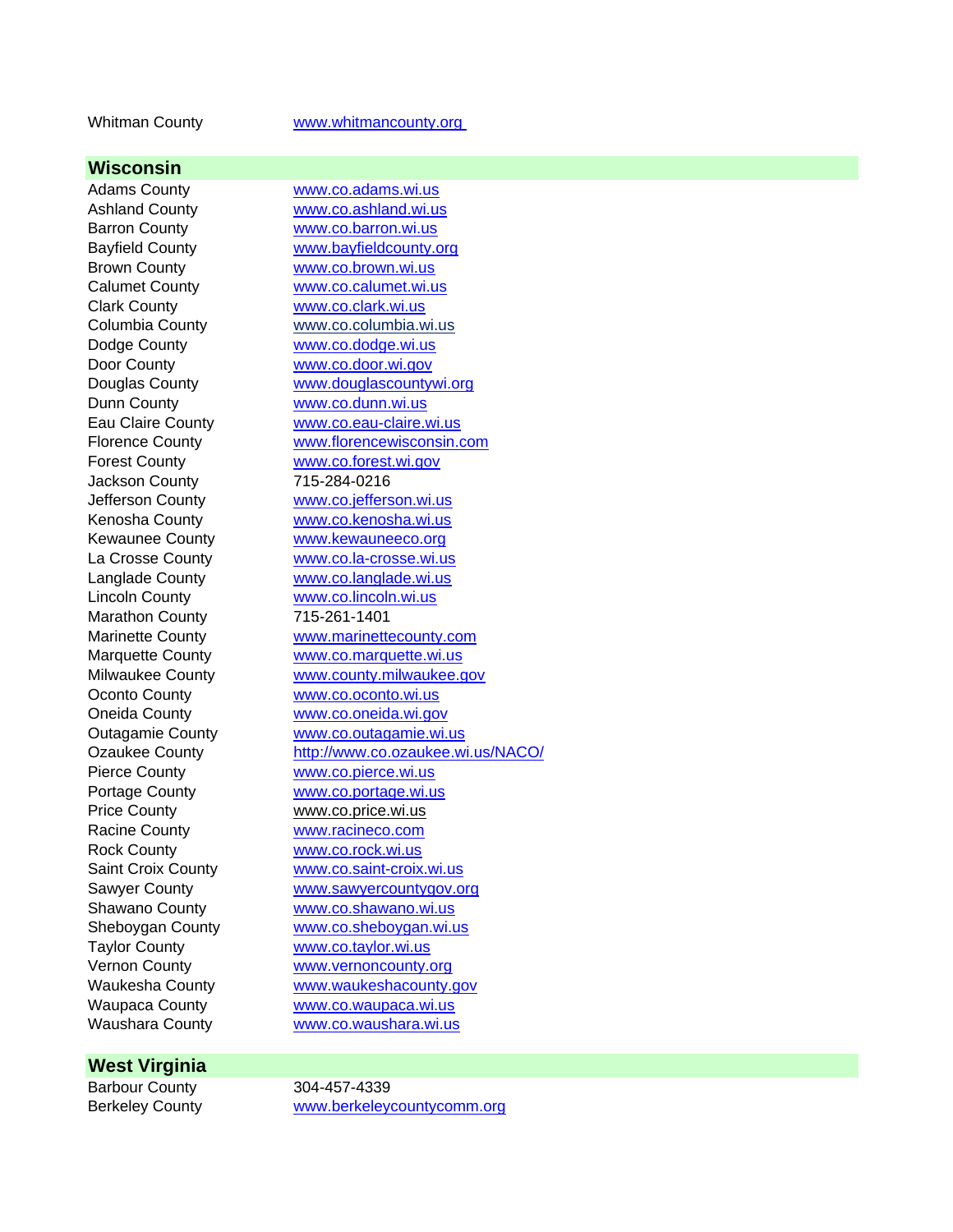Boone County www.boonecountywv.org Braxton County 304-765-2835 Calhoun County 304-354-6894 Clay County 304-587-4259 Doddridge County 304-782-4221 Fayette County **www.fayettefrn.com** Grant County 304-257-4422 Greenbrier County 304-647-6689 Hampshire County 304-822-5112 Jackson County 304-373-2220 Kanawha County www.kanawha.us Lewis County 304-269-8200 Marshall County 304-845-0482 Mason County 304-675-1110 Mercer County 304-487-8306 Monongalia County 304-291-7257 Ohio County 304-234-3628 Pleasants County 304-864-3542 Pocahontas County 304-799-6063 Randolph County 304-636-0543 Richie County 304-643-2164 Roane County 304-927-2860 Taylor County 304-265-1401 Tyler County 304-758-2102 Upshur County 304-472-0535 Wayne County 604-272-6350 Webster County 304-847-5780 Wetzel County 304-455-8224 Wirt County 304-275-4271 Wood County **www.woodcountywv.com** 

Cabell County www.cabellcounty.org Harrison County www.harrisoncountywv.com Jefferson County www.jeffersoncountywv.org Lincoln County 304-824-7990 ext 221 Marion County **www.marioncountywv.com** Mineral County **www.mineralcountywv.com** Morgan County **www.morgancountywv.info** Nicholas County www.nicholascountywv.org Pendleton County www.pendletoncounty.net/pccom Preston County **www.prestoncountywv.org** Putnam County www.putnamcounty.org/ccommision Raleigh County **www.raleighcounty.com** Summers County www.summerscowv.org Tucker County 304-478-2866 ext 328

# **Wyoming**

Campbell County www.ccgov.net Hot Springs County www.hscounty.com

Laramie County www.laramiecounty.com Platte County **WWW.plattecountywyoming.com** Uinta County www.uintacounty.com